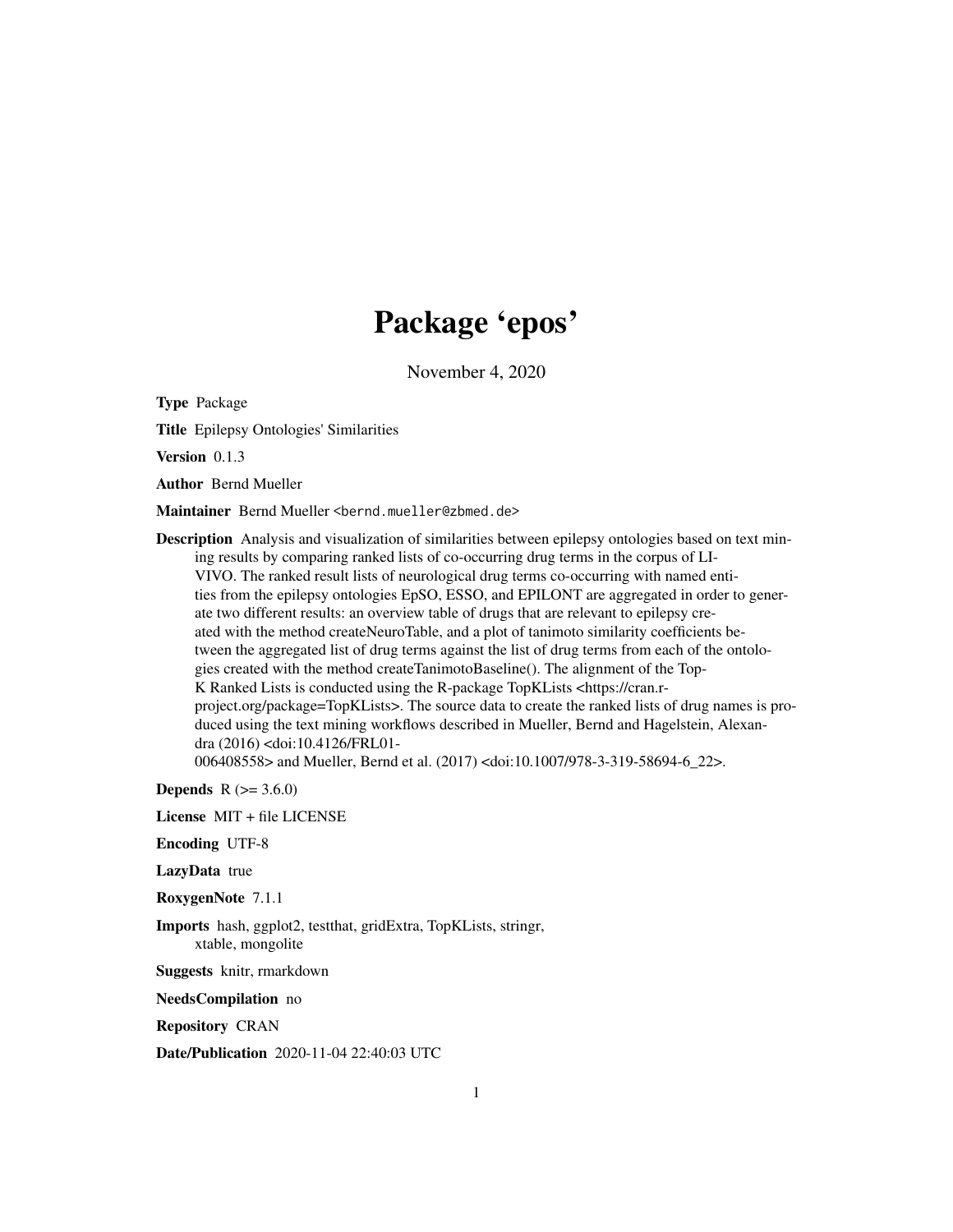# <span id="page-1-0"></span>R topics documented:

|       |                                        | $\overline{2}$ |
|-------|----------------------------------------|----------------|
|       |                                        | 3              |
|       |                                        | $\overline{4}$ |
|       |                                        | $\overline{4}$ |
|       |                                        | 5              |
|       |                                        | 5              |
|       |                                        | 6              |
|       |                                        | 6              |
|       |                                        | $\overline{7}$ |
|       |                                        | 8              |
|       |                                        | 9              |
|       |                                        | 10             |
|       | dice                                   | 11             |
|       |                                        | 11             |
|       |                                        | 13             |
|       |                                        | 13             |
|       |                                        | 14             |
|       |                                        | 15             |
|       |                                        | 15             |
|       |                                        | 16             |
|       |                                        | 17             |
|       |                                        | 18             |
|       |                                        | 19             |
|       |                                        | 20             |
|       |                                        | 21             |
|       |                                        | 22             |
|       |                                        | 22             |
|       | readAtcMapIntoHashMapAtcCodesAtcNames  | 23             |
|       | readAtcMapIntoHashMapDrugNamesAtcCodes | 24             |
|       |                                        |                |
|       |                                        |                |
| Index |                                        | 26             |

calcCosine *Calculate the cosine similarity metric for two lists a and b*

# Description

Calculate the cosine similarity metric for two lists a and b

# Usage

calcCosine(a, b)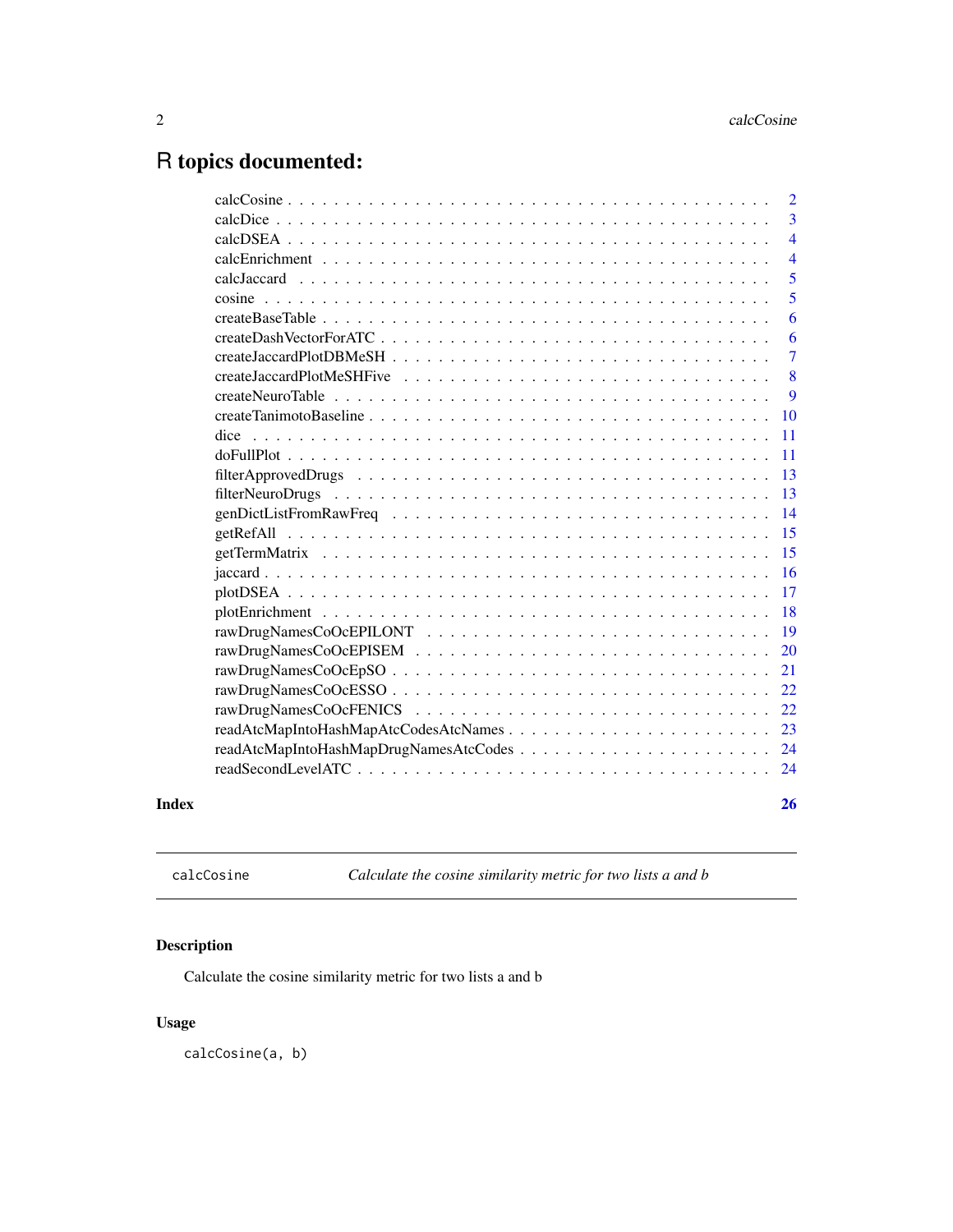#### <span id="page-2-0"></span>calcDice 3

# Arguments

| list with elements that should be of same type as in list b |
|-------------------------------------------------------------|
| list with elements                                          |

# Value

co list with length of set b containing the cosine similarity coefficient at each position

# Examples

```
calcCosine(c(1,2), c(2,3))
```
calcDice *Calculate the dice similarity metric for two lists a and b*

# Description

Calculate the dice similarity metric for two lists a and b

#### Usage

calcDice(a, b)

# Arguments

| list with elements that should be of same type as in list b |
|-------------------------------------------------------------|
| list with elements                                          |

# Value

di list with length of set b containing the dice similarity coefficient at each list element

# Examples

 $calcDice(c(1,2), c(2,3))$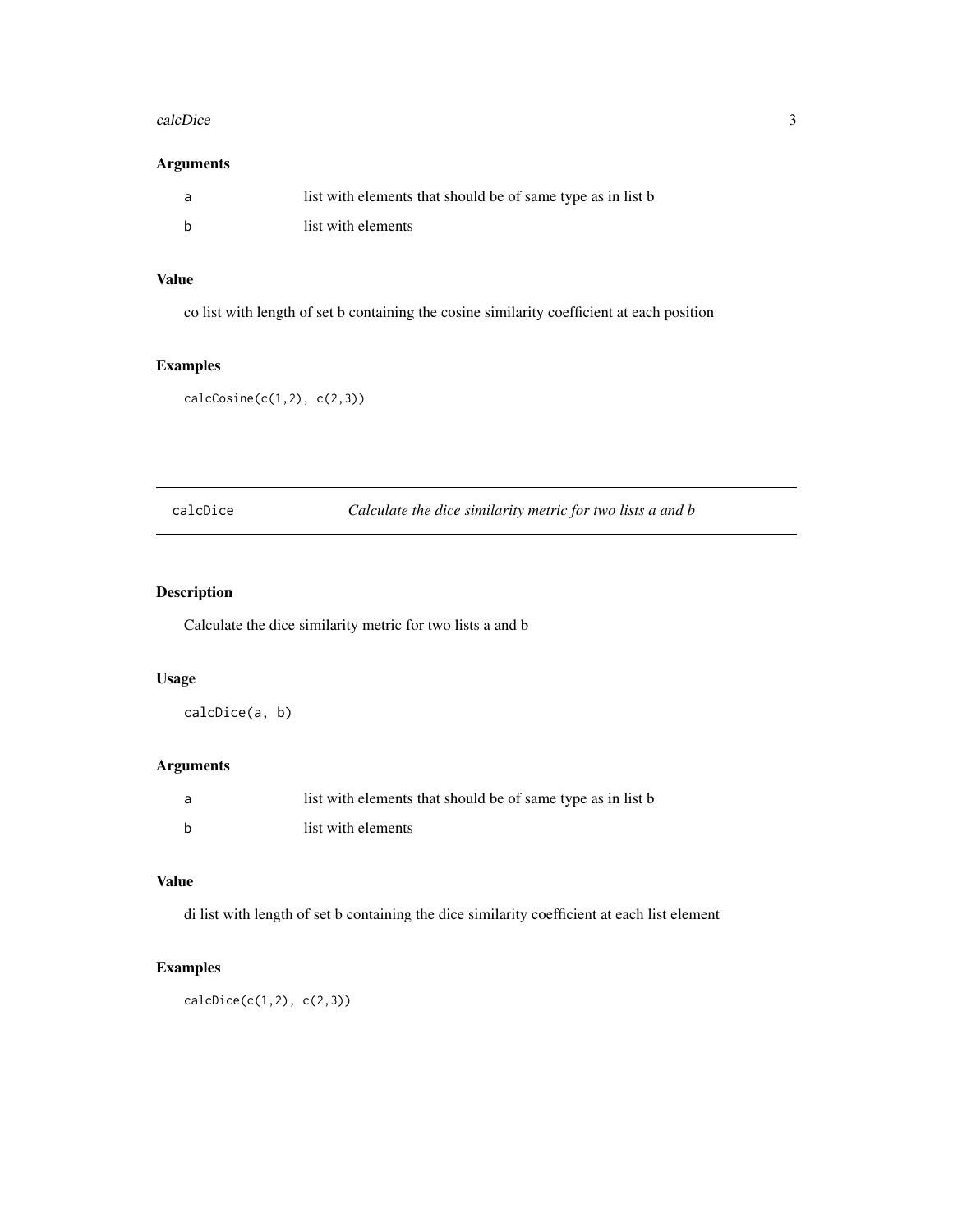<span id="page-3-0"></span>

Calculate dsea scores of one list in comparison to reference list

# Usage

calcDSEA(alist, N)

# Arguments

| alist | list of drug names to be used for calculating dsea              |
|-------|-----------------------------------------------------------------|
|       | numeric value with maximum length of lists for dsea calculation |

# Value

list with dsea scores

# Examples

calcDSEA(c("Valproic acid", "Lamotrigine", "Ketamin"), 3)

calcEnrichment *Calculate enrichment of one list in comparison to reference list*

# Description

Calculate enrichment of one list in comparison to reference list

# Usage

```
calcEnrichment(alist)
```
#### Arguments

alist the list to compare

# Value

list with calculated enrichment used for plotting

# Examples

a <- calcEnrichment(c("Clobazam","Oxcarbazepine"))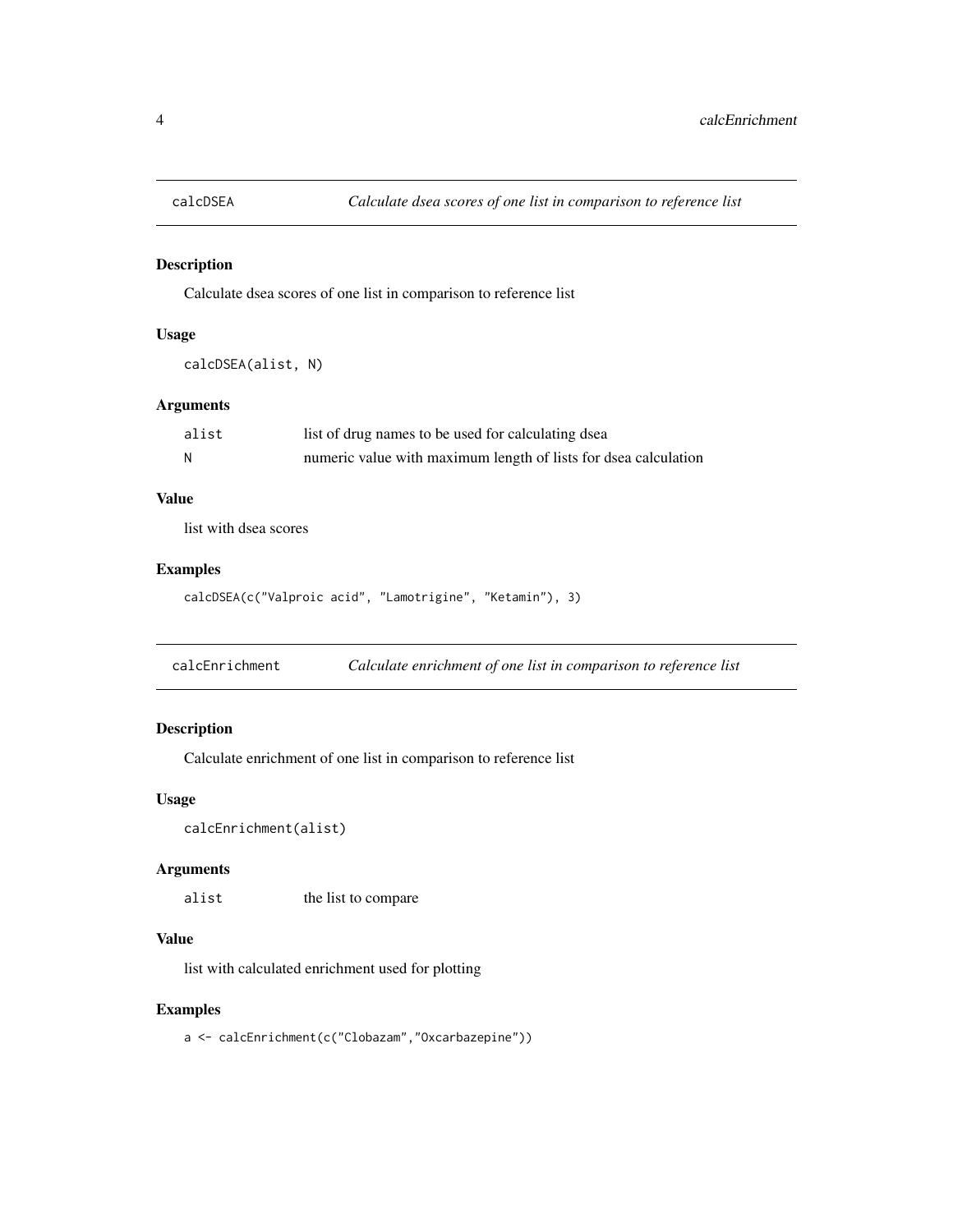<span id="page-4-0"></span>

Calculate the jaccard coefficient for two lists a and b

# Usage

calcJaccard(a, b)

# Arguments

| list with elements that should be of same type as in list b |
|-------------------------------------------------------------|
| list with elements                                          |

#### Value

ja list with length of set b containing the jaccard similarity coefficient for each list element

# Examples

```
calCarcard(c(1,2), c(2,3))
```
cosine *Calculate cosine similarity metric*

# Description

Calculate cosine similarity metric

# Usage

cosine(ainterb, lengtha, lengthb)

# Arguments

| ainterb | integer value with number of intersecting elements between set a and b |
|---------|------------------------------------------------------------------------|
| lengtha | integer value with the number of items in set a                        |
| lengthb | integer value with the number of items in set b                        |

#### Value

cosine double vlaue with the cosine similarity coefficient

# Examples

cosine(1,3,4)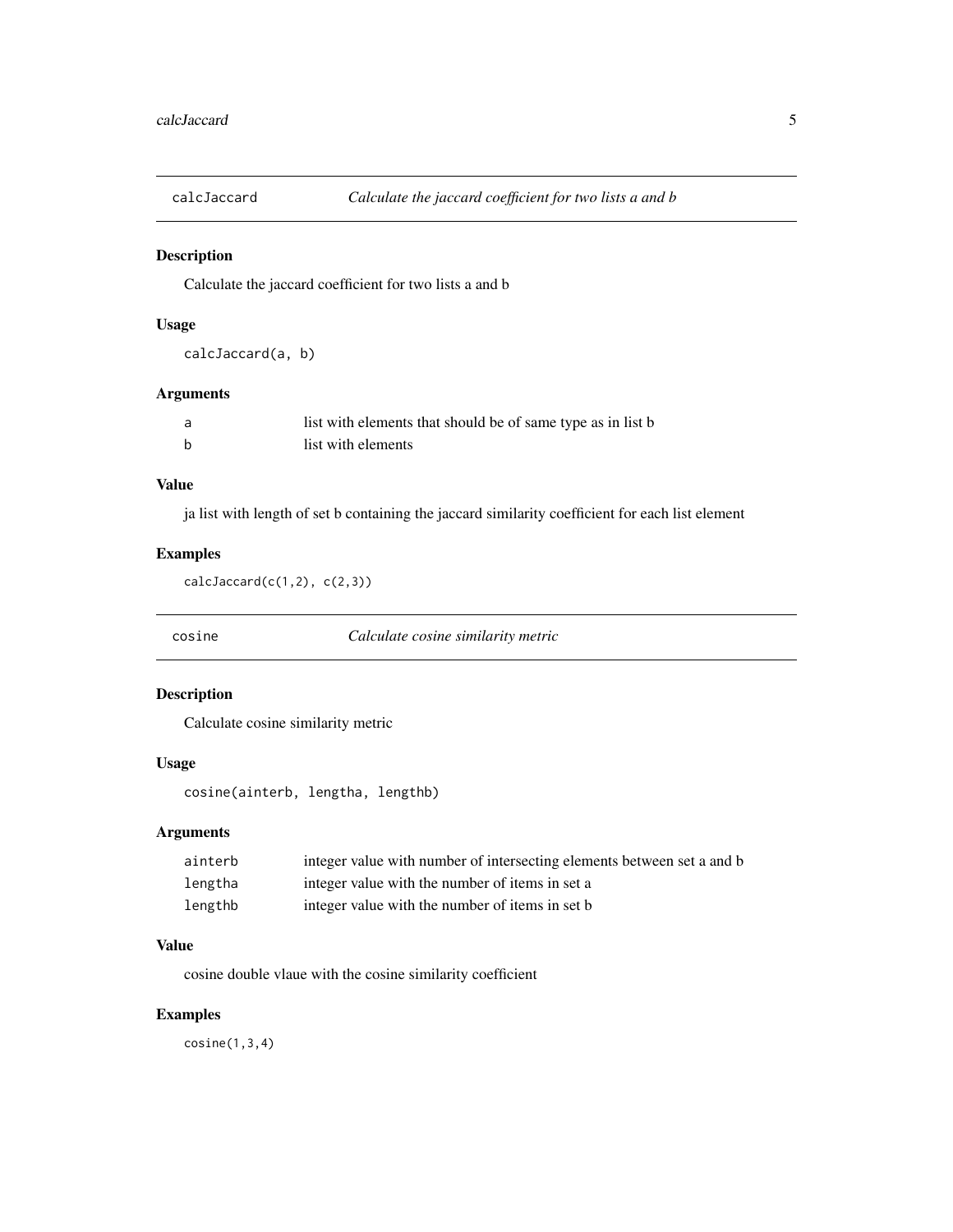<span id="page-5-0"></span>

Main function to call everything and produce the results

#### Usage

createBaseTable(coocepso, coocesso, coocepi)

# **Arguments**

| coocepso        | list of drug names sorted by frequency co-occuring with EpSO    |
|-----------------|-----------------------------------------------------------------|
| <b>COOCESSO</b> | list of drug names sorted by frequency co-occuring with ESSO    |
| coocepi         | list of drug names sorted by frequency co-occuring with EPILONT |

#### Value

result table containin the aggregated list of drug terms and their associations

# Examples

```
utils::data(rawDrugNamesCoOcEpSO, package="epos")
utils::data(rawDrugNamesCoOcESSO, package="epos")
utils::data(rawDrugNamesCoOcEPILONT, package="epos")
createBaseTable(coocepso = rawDrugNamesCoOcEpSO[1:150],
  coocesso=rawDrugNamesCoOcESSO[1:150],
  coocepi=rawDrugNamesCoOcEPILONT[1:150])
```
createDashVectorForATC

*Creates a vector with an X at each position where a drug from the druglist matches the ATC class list slatc*

# Description

Creates a vector with an X at each position where a drug from the druglist matches the ATC class list slatc

#### Usage

```
createDashVectorForATC(druglist, atchashda, atchashsec, slatc)
```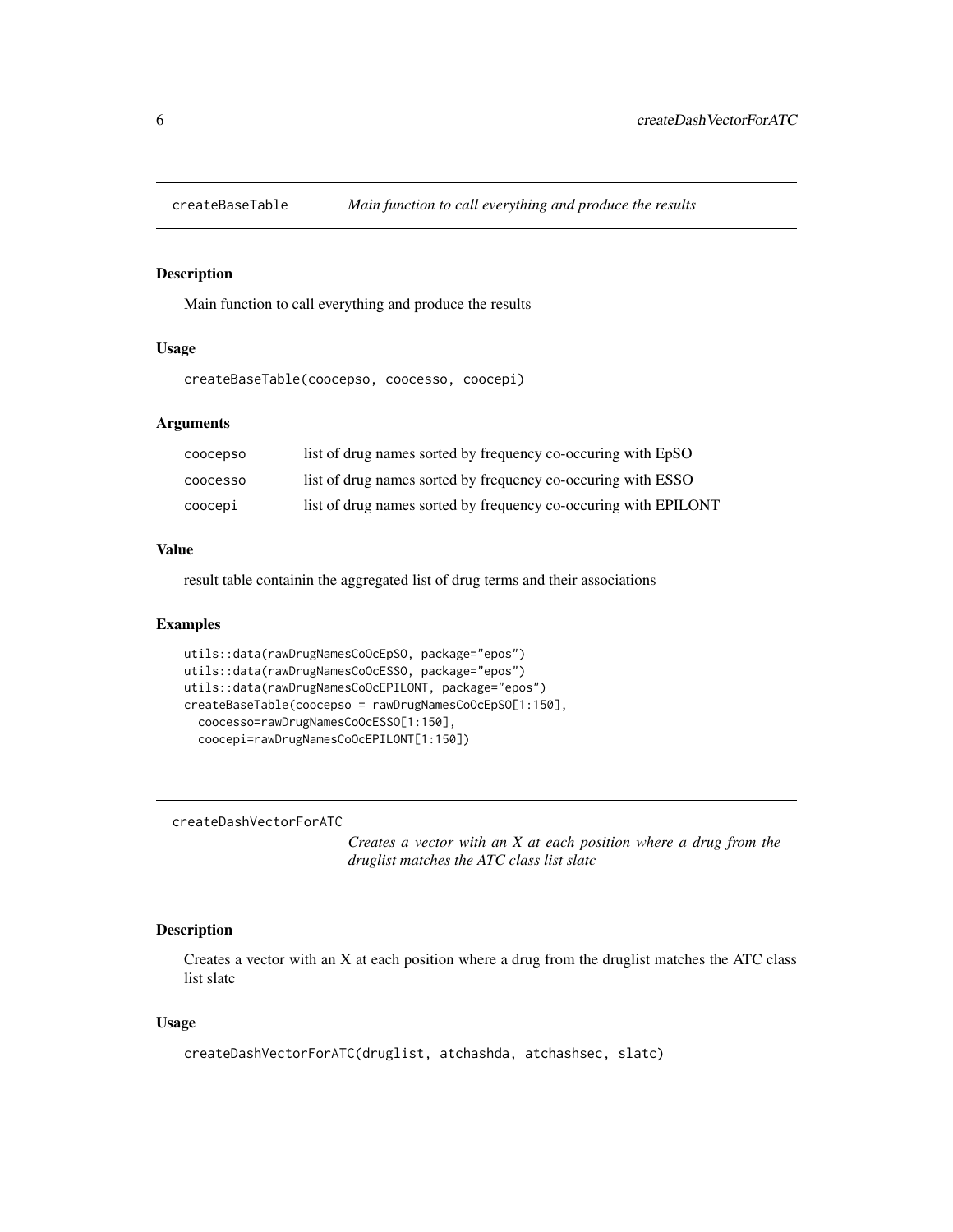# <span id="page-6-0"></span>Arguments

| druglist   | list of drug names                                         |
|------------|------------------------------------------------------------|
| atchashda  | hash retrieved from readAtcMapIntoHashMapDrugNamesAtcCodes |
| atchashsec | hash retrieved from readSecondLevelATC                     |
| slatc      | list of ATC classes                                        |

## Value

list with crosses if the drug in druglist matches at the position of the ATC class in slatc

# Examples

```
## Not run:
createDashVectorForATC(druglist, atchashda, atchashsec, slatc)
## End(Not run)
```
createJaccardPlotDBMeSH

*Creates the plot for all jaccard coefficients amongst the three epilepsy ontologies*

# Description

Creates the plot for all jaccard coefficients amongst the three epilepsy ontologies

#### Usage

```
createJaccardPlotDBMeSH(jmeshepso, jmeshesso, jmeshepi)
```
# Arguments

| imeshepso | list containing jaccard coefficients between mesh and epso for increasing k |
|-----------|-----------------------------------------------------------------------------|
| jmeshesso | list containing jaccard coefficients between mesh and esso for increasing k |
| imeshepi  | list containing jaccard coefficients between mesh and epi for increasing k  |

#### Value

jaccardepilepsyplot the ggplot object

# Examples

```
## Not run:
jaccardepilepsyplot <- createJaccardPlotAll(jaccardepso, jaccardesso)
```
## End(Not run)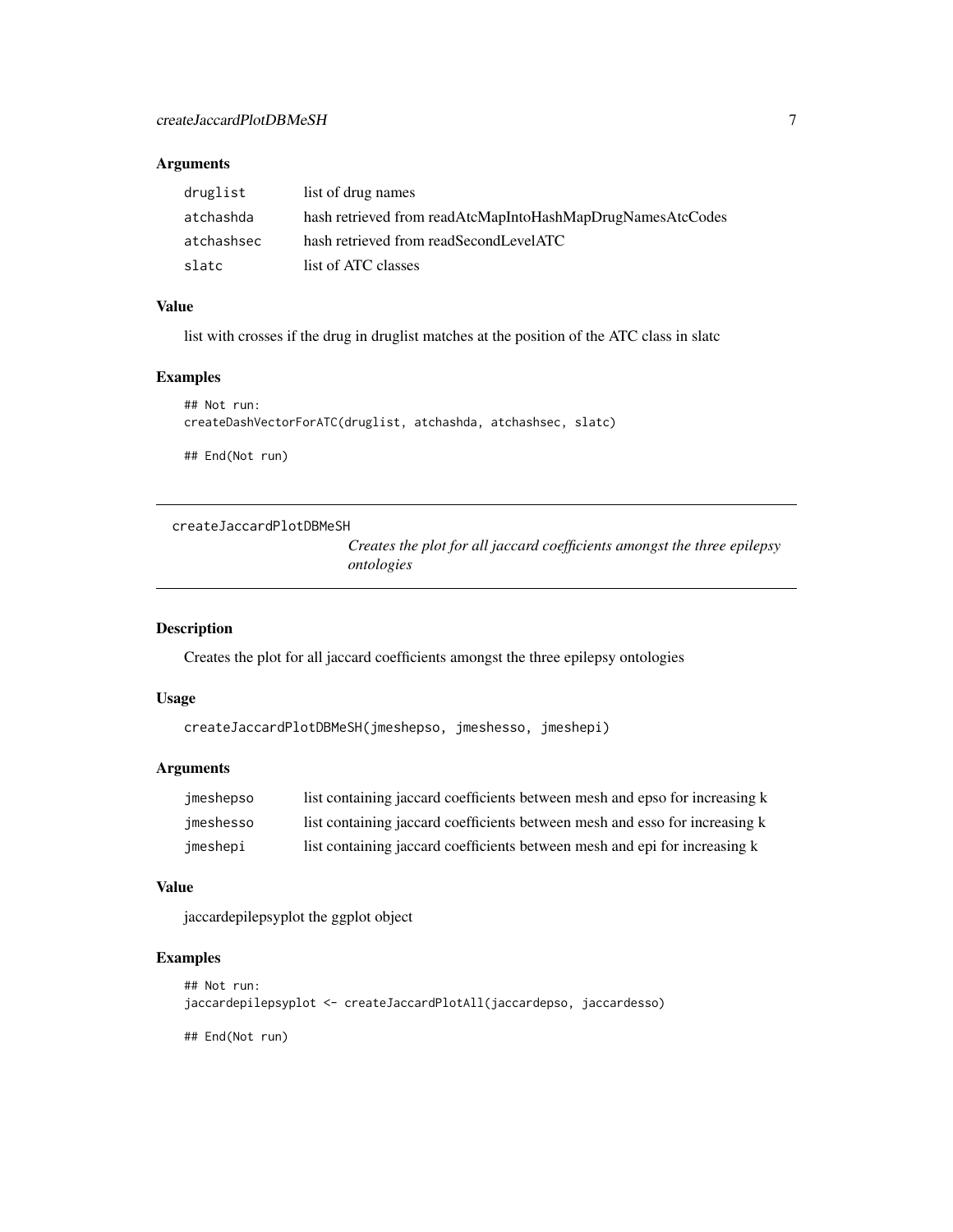```
createJaccardPlotMeSHFive
```
*Creates the plot for all jaccard coefficients amongst the three epilepsy ontologies*

# Description

Creates the plot for all jaccard coefficients amongst the three epilepsy ontologies

# Usage

```
createJaccardPlotMeSHFive(
  jmeshepso,
  jmeshesso,
  jmeshepi,
  jmeshepilepsyand,
  jmeshepilepsyor
\mathcal{E}
```
# Arguments

| list of jaccard coefficients between mesh and epso for increasing k                                       |  |  |
|-----------------------------------------------------------------------------------------------------------|--|--|
| list of jaccard coefficients between mesh and esso for increasing k                                       |  |  |
| list of jaccard coefficients between mesh and epi for increasing k                                        |  |  |
| jmeshepilepsyand                                                                                          |  |  |
| list of jaccard coefficients between mesh and the intersection of epso, esso, and<br>epi for increasing k |  |  |
| jmeshepilepsyor                                                                                           |  |  |
| list of jaccard coefficients between mesh and the union of epso, esso, and epi for<br>increasing k        |  |  |
|                                                                                                           |  |  |

# Value

jaccardepilepsyplot the ggplot object

### Examples

```
## Not run:
jaccardepilepsyplot <- createJaccardPlotAll(jaccardepso, jaccardesso)
```
## End(Not run)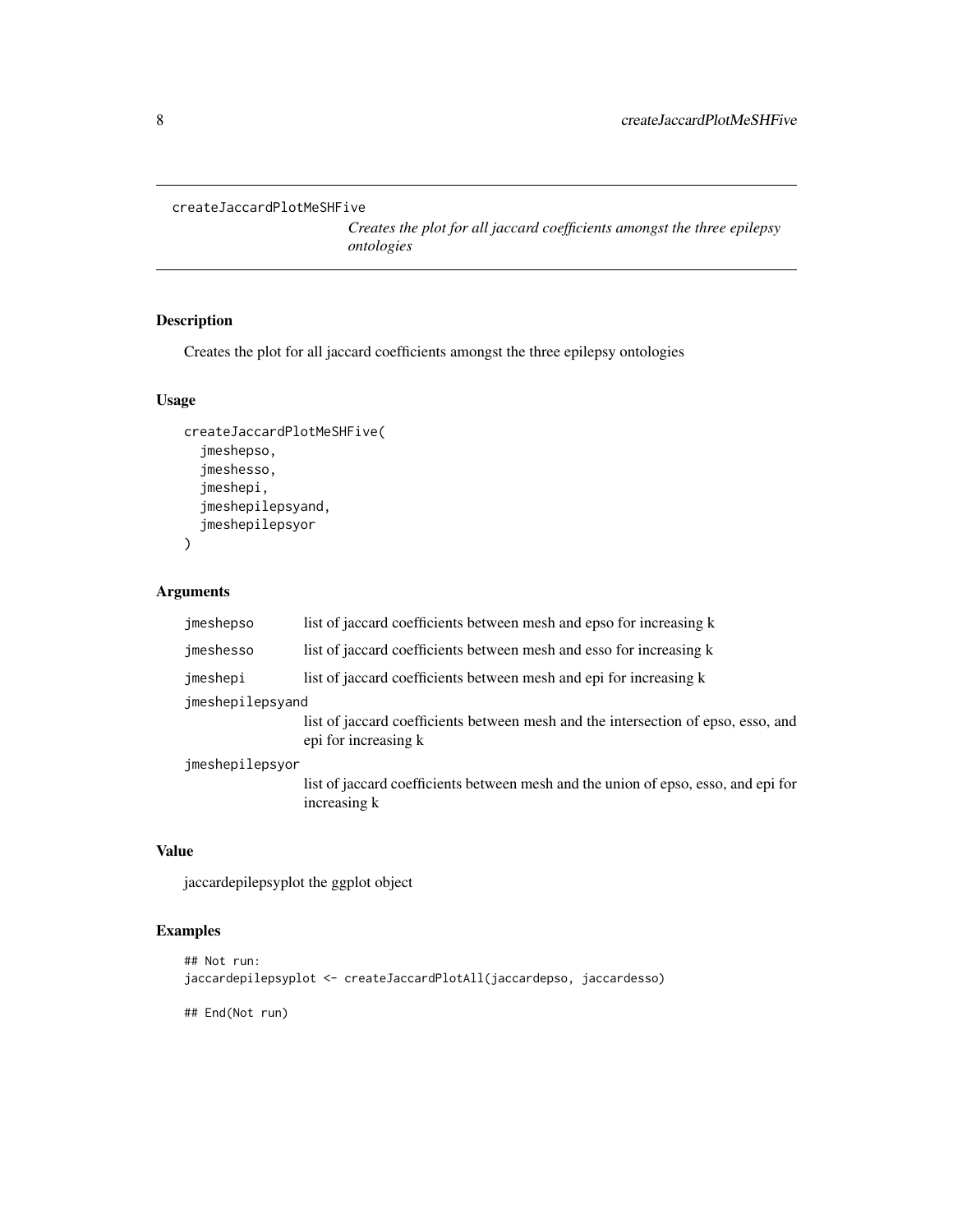<span id="page-8-0"></span>createNeuroTable *Create the final resulting data frame*

#### **Description**

Create the final resulting data frame

#### Usage

createNeuroTable(atchashda, atchashsec, dneuromaxk)

#### Arguments

| atchashda  | hashmap retrieved from readAtcMapIntoHashMapDrugNamesAtcCodes                         |
|------------|---------------------------------------------------------------------------------------|
| atchashsec | hashmap retrieved from readSecondLevelATC                                             |
| dneuromaxk | data frame containing columns for each intersection, ATC class, and reference<br>list |

## Value

data frame containing drug names with additional columns listing association to ATC classes

```
utils::data(rawDrugNamesCoOcEpSO, package="epos")
utils::data(rawDrugNamesCoOcESSO, package="epos")
utils::data(rawDrugNamesCoOcEPILONT, package="epos")
utils::data(rawDrugNamesCoOcEPISEM, package="epos")
utils::data(rawDrugNamesCoOcFENICS, package="epos")
atchashda <-
readAtcMapIntoHashMapDrugNamesAtcCodes(
 system.file("extdata", "db-atc.map", package = "epos"), "\t")
atchashaa <-
 readAtcMapIntoHashMapAtcCodesAtcNames(
    system.file("extdata", "db-atc.map", package = "epos"), "\t")
atchashsec <-
 readSecondLevelATC(
    system.file("extdata", "atc-secondlevel.map", package = "epos"), "\t")
epso <- genDictListFromRawFreq(rawDrugNamesCoOcEpSO)
neuroepso <- filterNeuroDrugs(epso, atchashda)
esso <- genDictListFromRawFreq(rawDrugNamesCoOcESSO)
neuroesso <- filterNeuroDrugs(esso, atchashda)
epi <- genDictListFromRawFreq(rawDrugNamesCoOcEPILONT)
neuroepi <- filterNeuroDrugs(epi, atchashda)
episem <- genDictListFromRawFreq(rawDrugNamesCoOcEPISEM)
neuroepisem <- filterNeuroDrugs(episem, atchashda)
fenics <- genDictListFromRawFreq(rawDrugNamesCoOcFENICS)
neurofenics <- filterNeuroDrugs(fenics, atchashda)
mx \le - max(
```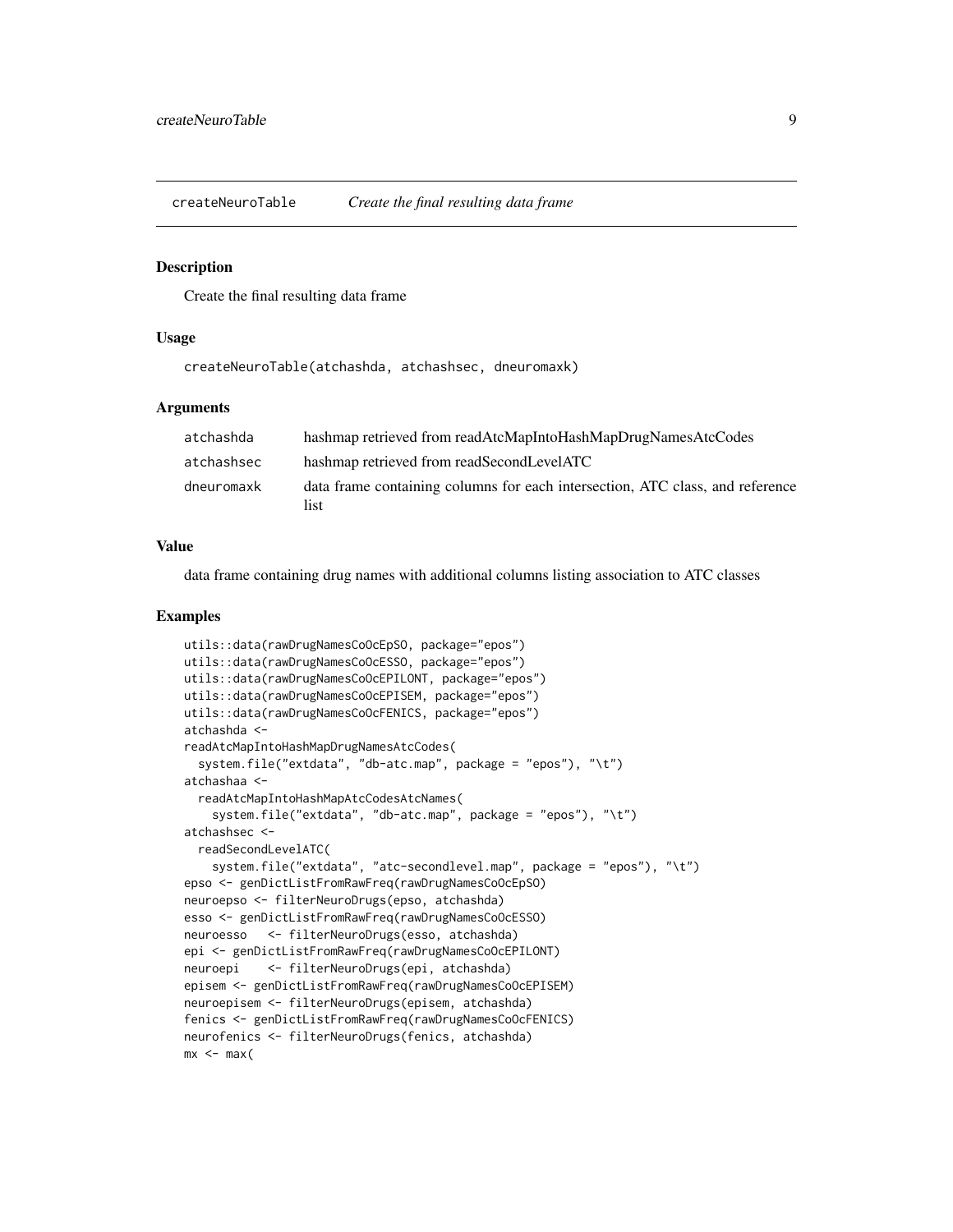```
c(length(neuroepso), length(neuroesso), length(neuroepi),
      length(neuroepisem), length(neurofenics)))
dneuro <-
 data.frame(EpSO = c(neuroepso, rep("", (mx-length(neuroepso)))),
             ESSO = c(neuroesso, rep("", (mx-length(neuroesso)))),
             EPILONT = c(neuroepi, rep("", (mx-length(neuroepi)))),
             EPISEM = c(neuroepisem, rep("", (mx-length(neuroepisem)))),
             FENICS = c(neurofenics, rep("", (mx-length(neurofenics)))))
dneuromaxk <- TopKLists::calculate.maxK(dneuro, L=5, d=5, v=10)
neurotable <- createNeuroTable(atchashda, atchashsec, dneuromaxk)
```
createTanimotoBaseline

*Creates the plot for all jaccard coefficients amongst the three epilepsy ontologies*

#### Description

Creates the plot for all jaccard coefficients amongst the three epilepsy ontologies

#### Usage

createTanimotoBaseline(neuroepso, neuroesso, neuroepi, dneuromaxk)

#### Arguments

| neuroepso  | list of neuro drug names co-occurring with epso |
|------------|-------------------------------------------------|
| neuroesso  | list of neuro drug names co-occurring with esso |
| neuroepi   | list of neuro drug names co-occurring with epi  |
| dneuromaxk | object returned from TopKLists::calculate.maxk  |

#### Value

jaccardepilepsyplot the ggplot object

```
utils::data(rawDrugNamesCoOcEpSO, package="epos")
utils::data(rawDrugNamesCoOcESSO, package="epos")
utils::data(rawDrugNamesCoOcEPILONT, package="epos")
atchashda <-
  readAtcMapIntoHashMapDrugNamesAtcCodes(
    system.file("extdata", "db-atc.map", package = "epos"), "\t")
tepso <- genDictListFromRawFreq(rawDrugNamesCoOcEpSO[1:150])
neuroepso <- filterNeuroDrugs(tepso, atchashda)
utils::data(rawDrugNamesCoOcESSO, package="epos")
tesso <- genDictListFromRawFreq(rawDrugNamesCoOcESSO[1:150])
neuroesso <- filterNeuroDrugs(tesso, atchashda)
```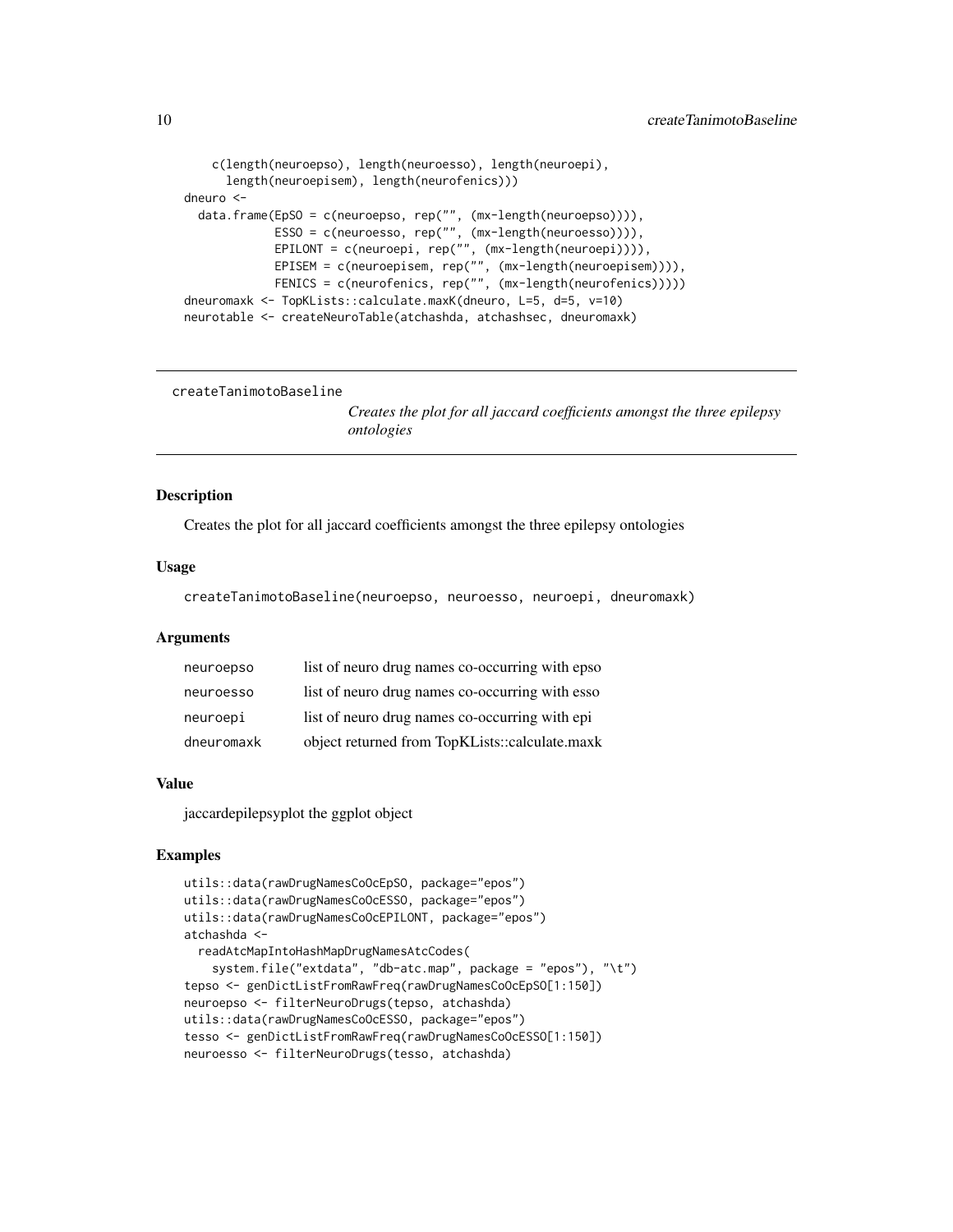```
utils::data(rawDrugNamesCoOcEPILONT, package="epos")
tepi <- genDictListFromRawFreq(rawDrugNamesCoOcEPILONT[1:150])
neuroepi <- filterNeuroDrugs(tepi, atchashda)
dneuro <-
  data.frame(EpSO = neuroepso[1:9],
             ESSO = neuroesso[1:9],
             EPILONT = neuroepi[1:9])
dneuromaxk <- TopKLists::calculate.maxK(dneuro, 3, 5, 10)
tanimotobaseline <- createTanimotoBaseline(neuroepso, neuroesso, neuroepi, dneuromaxk)
```
dice *Calculate dice similarity metric*

# Description

Calculate dice similarity metric

#### Usage

dice(ainterb, lengtha, lengthb)

#### Arguments

| ainterb | integer value with number of intersecting elements between set a and b |
|---------|------------------------------------------------------------------------|
| lengtha | integer value with the number of items in set a                        |
| lengthb | integer value with the number of items in set b                        |

#### Value

dice double vlaue with the dice similarity coefficient

# Examples

dice(1, 3, 4)

doFullPlot *Does the full plot on one page*

#### Description

Does the full plot on one page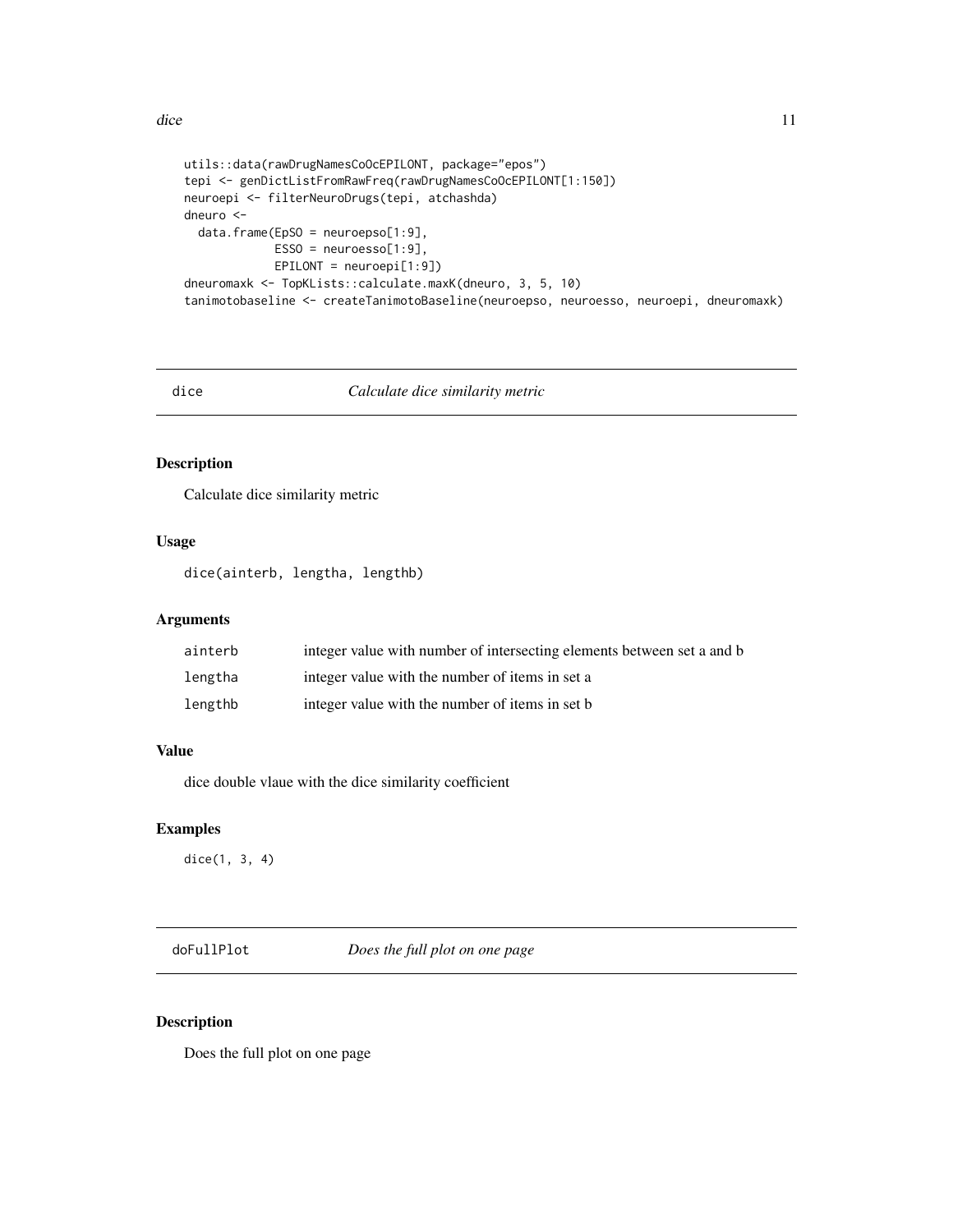#### Usage

```
doFullPlot(
 cosinemeshplot,
  cosinedrugbankplot,
  cosineepilepsyplot,
  dicemeshplot,
  dicedrugbankplot,
  diceepilepsyplot,
  jaccardmeshplot,
  jaccarddrugbankplot,
  jaccardepilepsyplot
)
```
# Arguments

cosinemeshplot plot with cosine coefficients against MeSH cosinedrugbankplot plot with cosine coefficients against DrugBank cosineepilepsyplot plot with cosine coefficients of Epilepsy Ontologies dicemeshplot plot with dice coefficients against MeSH dicedrugbankplot plot with dice coefficients against DrugBank diceepilepsyplot plot with dice coefficients of Epilepsy Ontologies jaccardmeshplot plot with jaccard coefficients against MeSH jaccarddrugbankplot plot with jaccard coefficients against DrugBank jaccardepilepsyplot plot with jaccard coefficients of Epilepsy Ontologies

# Value

full

```
## Not run:
full <- doFullPlot (cosinemeshplot,
                    cosinedrugbankplot,
                    cosineepilepsyplot,
                    dicemeshplot,
                    dicedrugbankplot,
                    diceepilepsyplot,
                    jaccardmeshplot,
                    jaccarddrugbankplot,
                    jaccardepilepsyplot)
```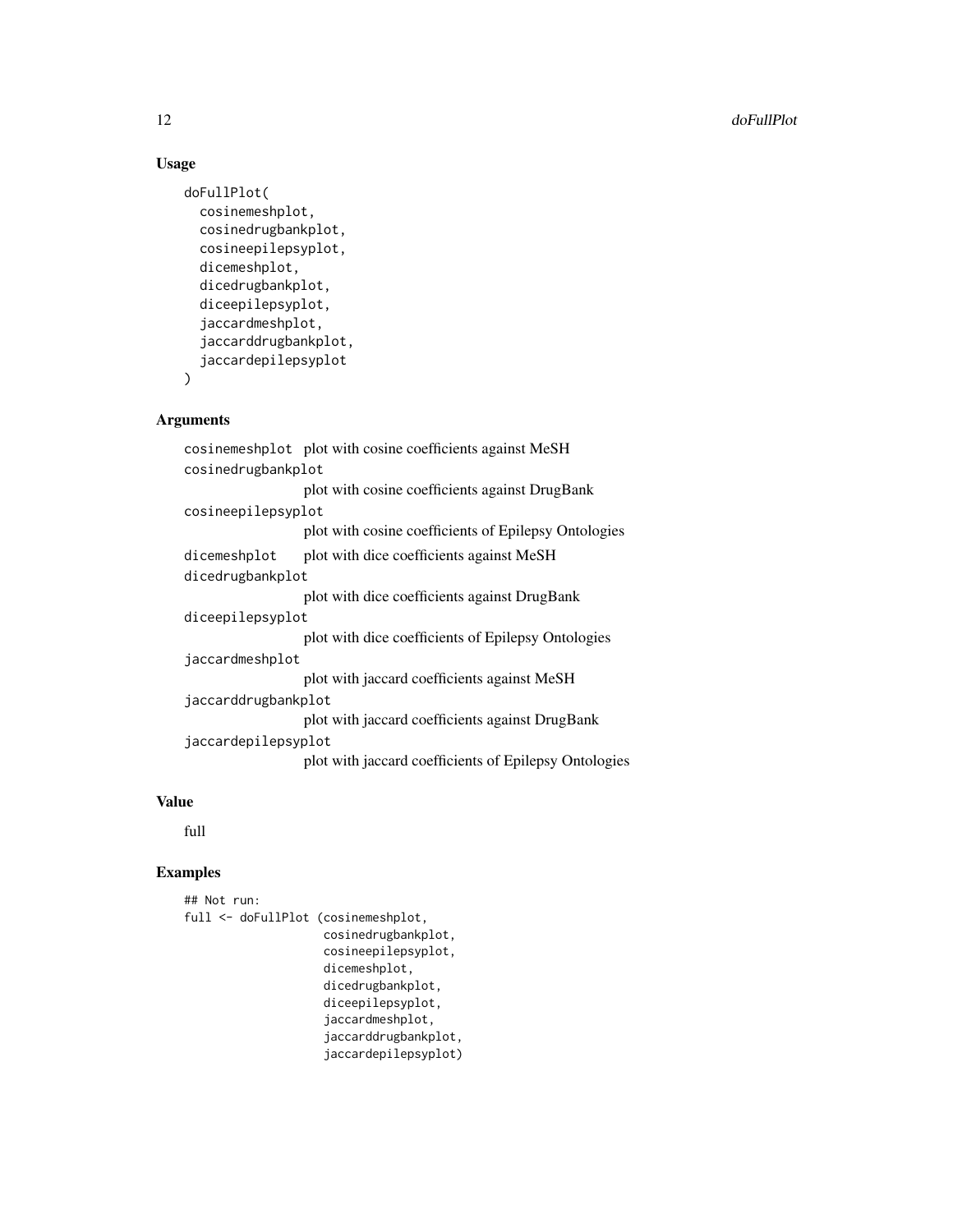<span id="page-12-0"></span>## End(Not run)

filterApprovedDrugs *Filter a given list of drug names for having an ATC code, if not they are dropped*

# Description

Filter a given list of drug names for having an ATC code, if not they are dropped

#### Usage

filterApprovedDrugs(druglist, atchashda)

# Arguments

| druglist  | a list of drug names                     |
|-----------|------------------------------------------|
| atchashda | a hash containing the drug names as keys |

## Value

approveddrugs a hash filtered for having an ATC code

#### Examples

```
utils::data(rawDrugNamesCoOcEpSO, package="epos")
atchashda <-
  readAtcMapIntoHashMapDrugNamesAtcCodes(
  system.file("extdata", "db-atc.map", package = "epos"), "\t")
tepso <- genDictListFromRawFreq(rawDrugNamesCoOcEpSO)
filterApprovedDrugs(tepso, atchashda)
```

| filterNeuroDrugs | Filter a given list of drug names for having an ATC code starting with |
|------------------|------------------------------------------------------------------------|
|                  | N indicating to be a drug for the Nervous System                       |

# Description

Filter a given list of drug names for having an ATC code starting with N indicating to be a drug for the Nervous System

#### Usage

filterNeuroDrugs(druglist, atchashda)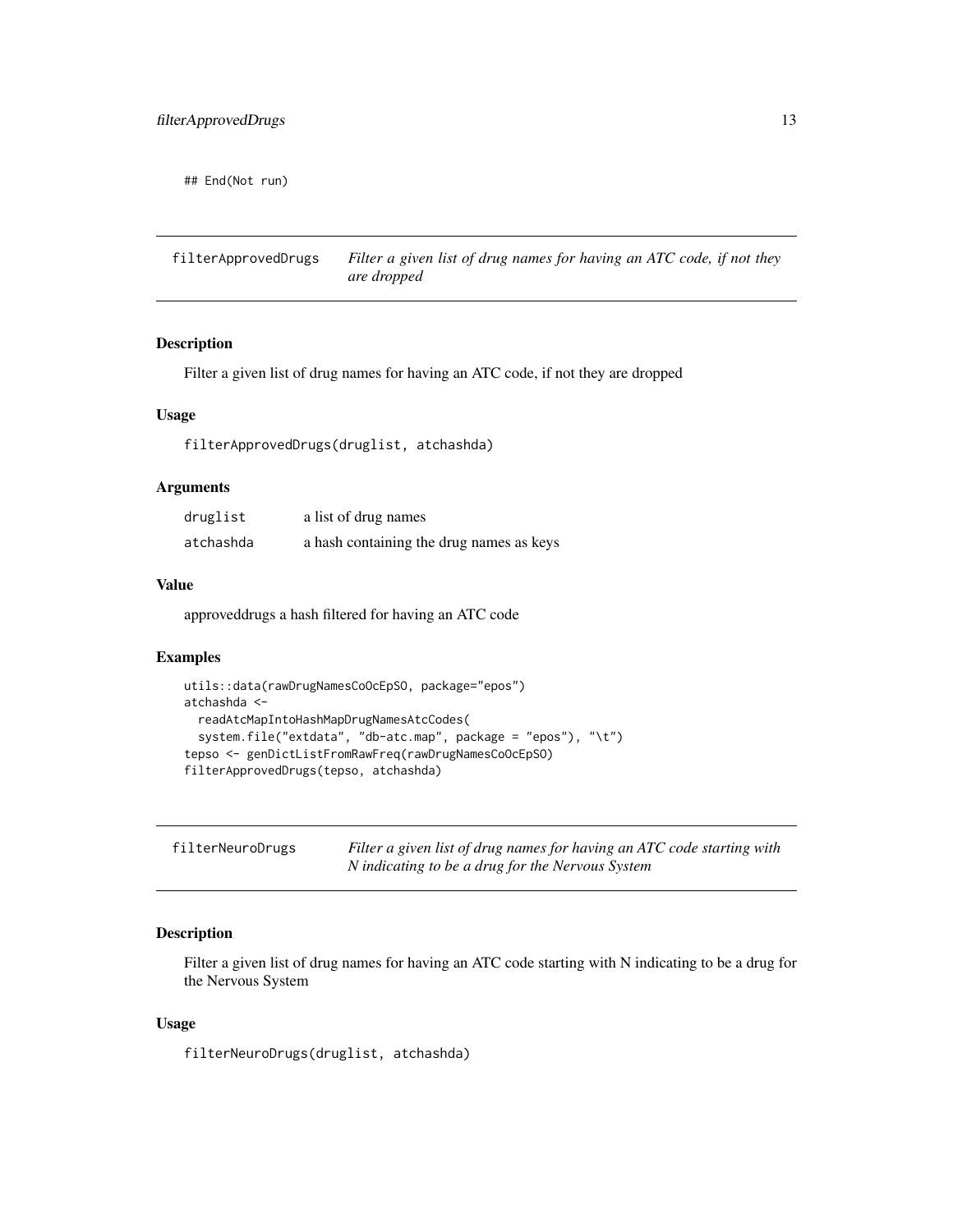#### <span id="page-13-0"></span>**Arguments**

| druglist  | a list of drug names                     |
|-----------|------------------------------------------|
| atchashda | a hash containing the drug names as keys |

# Value

neurodrugs a hash filtered for having an ATC code starting with N

## Examples

```
utils::data(rawDrugNamesCoOcEpSO, package="epos")
atchashda <-
 readAtcMapIntoHashMapDrugNamesAtcCodes(
 system.file("extdata", "db-atc.map", package = "epos"), "\t")
tepso <- genDictListFromRawFreq(rawDrugNamesCoOcEpSO)
nepso <- filterNeuroDrugs(tepso, atchashda)
```
genDictListFromRawFreq

*Clears object that was loaded from harddrive into a list of terms sorted by frequency*

# Description

Clears object that was loaded from harddrive into a list of terms sorted by frequency

Clears object that was loaded from harddrive into a list of terms sorted by frequency

# Usage

genDictListFromRawFreq(topfreqdictraw)

```
genDictListFromRawFreq(topfreqdictraw)
```
#### Arguments

topfreqdictraw list with terms from a dictionary sorted by frequency

# Value

a sorted list of terms

a sorted list of terms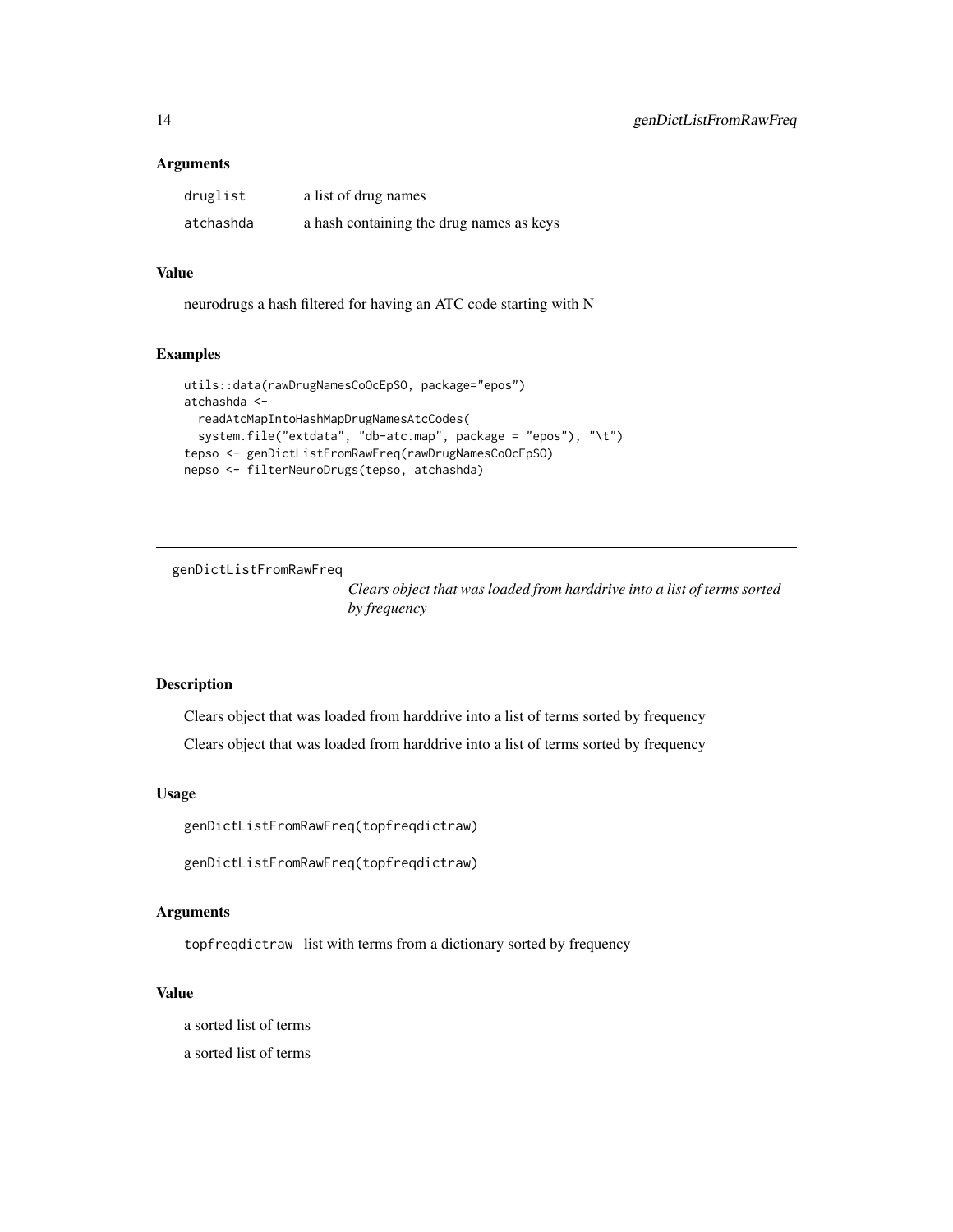#### <span id="page-14-0"></span>getRefAll 15

# Examples

```
## Not run:
genDictListFromRawFreq(epi)
## End(Not run)
utils::data(rawDrugNamesCoOcEpSO, package="epos")
genDictListFromRawFreq(rawDrugNamesCoOcEpSO)
```
getRefAll *Retrieve the list of drugs from the union of all reference lists*

# Description

Retrieve the list of drugs from the union of all reference lists

#### Usage

getRefAll()

# Value

list of drugs from all reference lists

# Examples

```
d <- getRefAll()
```
getTermMatrix *Receives a sorted hashmap with found entities from a dictionary*

# Description

Receives a sorted hashmap with found entities from a dictionary

#### Usage

```
getTermMatrix(dictionary, database, collection)
```
# Arguments

| dictionary | Character vector that is the name of a dicitonary having pre-calculated stats.<br>This can be MeSH, DrugBank, Agrovoc, EpSO, ESSO, or EPILONT |
|------------|-----------------------------------------------------------------------------------------------------------------------------------------------|
| database   | the name of the MongoDB database to be used                                                                                                   |
| collection | the name of the MongoDB collection to be used                                                                                                 |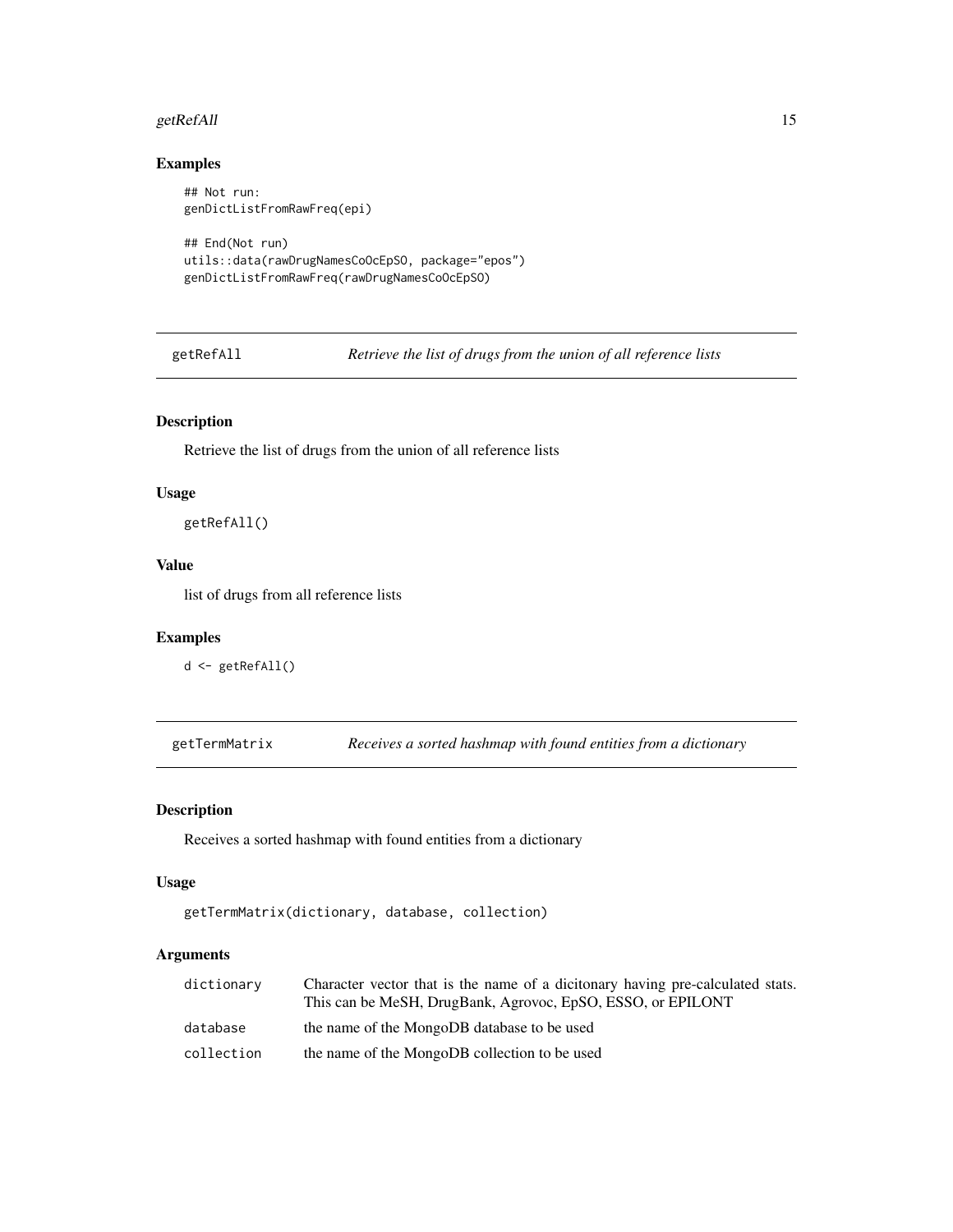# <span id="page-15-0"></span>Value

a sorted hashmap containing all found entities from the respective dictionaries with frequencies

# Examples

```
## Not run:
mesh <- getTermMatrix("MeSH")
## End(Not run)
```
jaccard *Calculate jaccard similarity metric for two sets a and b*

# Description

Calculate jaccard similarity metric for two sets a and b

#### Usage

jaccard(ainterb, aunionb, lengtha, lengthb)

# Arguments

| ainterb | integer value with number of intersecting elements between set a and b |
|---------|------------------------------------------------------------------------|
| aunionb | integer value with number of union elements between set a and b        |
| lengtha | length of set a                                                        |
| lengthb | length of set b                                                        |

#### Value

jac double value with the jaccard similarity coefficient

## Examples

jaccard(1,3, 2, 3)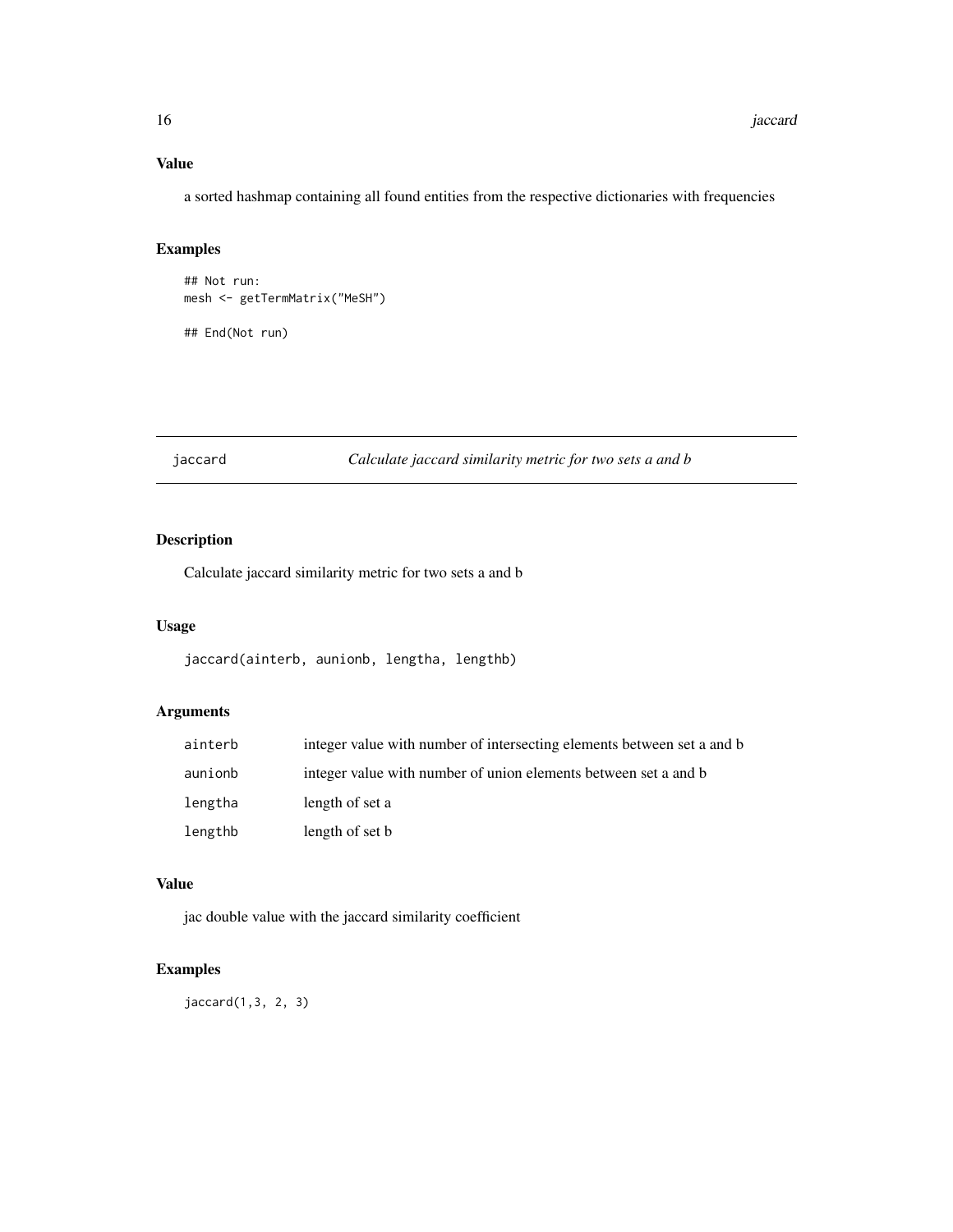<span id="page-16-0"></span>

Plotting functions for DSEA lists

# Usage

plotDSEA(dsepso, dsesso, dsepi, dsepisem, dsfenics, dsspace, k)

# Arguments

| dsepso   | list with enrichment for EpSO                     |
|----------|---------------------------------------------------|
| dsesso   | list with enrichment for ESSO                     |
| dsepi    | list with enrichment for EPILONT                  |
| dsepisem | list with enrichment for EPISEM                   |
| dsfenics | list with enrichment for FENICS                   |
| dsspace  | list with enrichment for the combined ranked list |
|          | numeric value for the length to be plotted        |

#### Value

the plot object

```
utils::data(rawDrugNamesCoOcEpSO, package="epos")
utils::data(rawDrugNamesCoOcESSO, package="epos")
utils::data(rawDrugNamesCoOcEPILONT, package="epos")
utils::data(rawDrugNamesCoOcEPISEM, package="epos")
utils::data(rawDrugNamesCoOcFENICS, package="epos")
atchashda <-
   readAtcMapIntoHashMapDrugNamesAtcCodes(
       system.file("extdata", "db-atc.map", package = "epos"), "\t")
epso <- genDictListFromRawFreq(rawDrugNamesCoOcEpSO)
neuroepso <- filterNeuroDrugs(epso, atchashda)
esso <- genDictListFromRawFreq(rawDrugNamesCoOcESSO)
neuroesso <- filterNeuroDrugs(esso, atchashda)
epi <- genDictListFromRawFreq(rawDrugNamesCoOcEPILONT)
neuroepi <- filterNeuroDrugs(epi, atchashda)
episem <- genDictListFromRawFreq(rawDrugNamesCoOcEPISEM)
neuroepisem <- filterNeuroDrugs(episem, atchashda)
fenics <- genDictListFromRawFreq(rawDrugNamesCoOcFENICS)
neurofenics <- filterNeuroDrugs(fenics, atchashda)
mx < - max(
   c(length(neuroepso), length(neuroesso), length(neuroepi),
```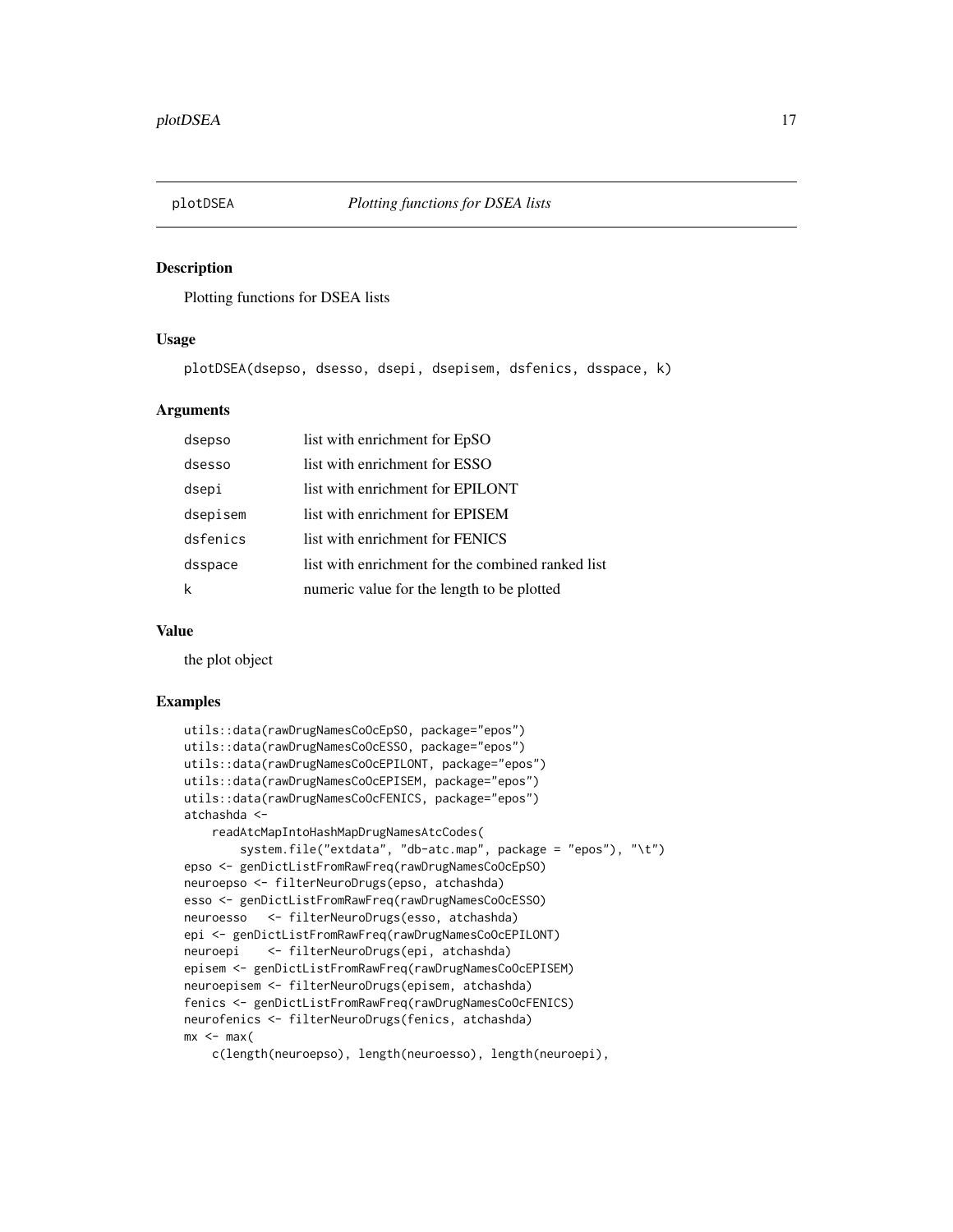```
length(neuroepisem), length(neurofenics)))
dneuro <-
  data.frame(EpSO = c(neuroepso, rep("", (mx-length(neuroepso)))),
             ESSO = c(neuroesso, rep("", (mx-length(neuroesso)))),
             EPILONT = c(neuroepi, rep("", (mx-length(neuroepi)))),
             EPISEM = c(neuroepisem, rep("", (mx-length(neuroepisem)))),
             FENICS = c(neurofenics, rep("", (mx-length(neurofenics)))))
dneuromaxk <- TopKLists::calculate.maxK(dneuro, L=5, d=5, v=10)
neurospace <- as.character(dneuromaxk$topkspace)
dsepso <- calcDSEA(neuroepso, mx)
dsesso <- calcDSEA(neuroesso, mx)
dsepi <- calcDSEA(neuroepi, mx)
dsepisem <- calcDSEA(neuroepisem, mx)
dsfenics <- calcDSEA(neurofenics, mx)
dsspace <- calcDSEA (neurospace, mx)
p <- plotDSEA(dsepso, dsesso, dsepi, dsepisem, dsfenics, dsspace, dneuromaxk$maxK)
```
plotEnrichment *Plotting functions for enrichment lists*

# Description

Plotting functions for enrichment lists

#### Usage

plotEnrichment(enepso, enesso, enepi, enepisem, enfenics, enspace, k)

#### Arguments

| enepso   | list with enrichment for EpSO                     |
|----------|---------------------------------------------------|
| enesso   | list with enrichment for ESSO                     |
| enepi    | list with enrichment for EPILONT                  |
| enepisem | list with enrichment for EPISEM                   |
| enfenics | list with enrichment for FENICS                   |
| enspace  | list with enrichment for the combined ranked list |
|          | numeric value for the length to be plotted        |

# Value

the plot object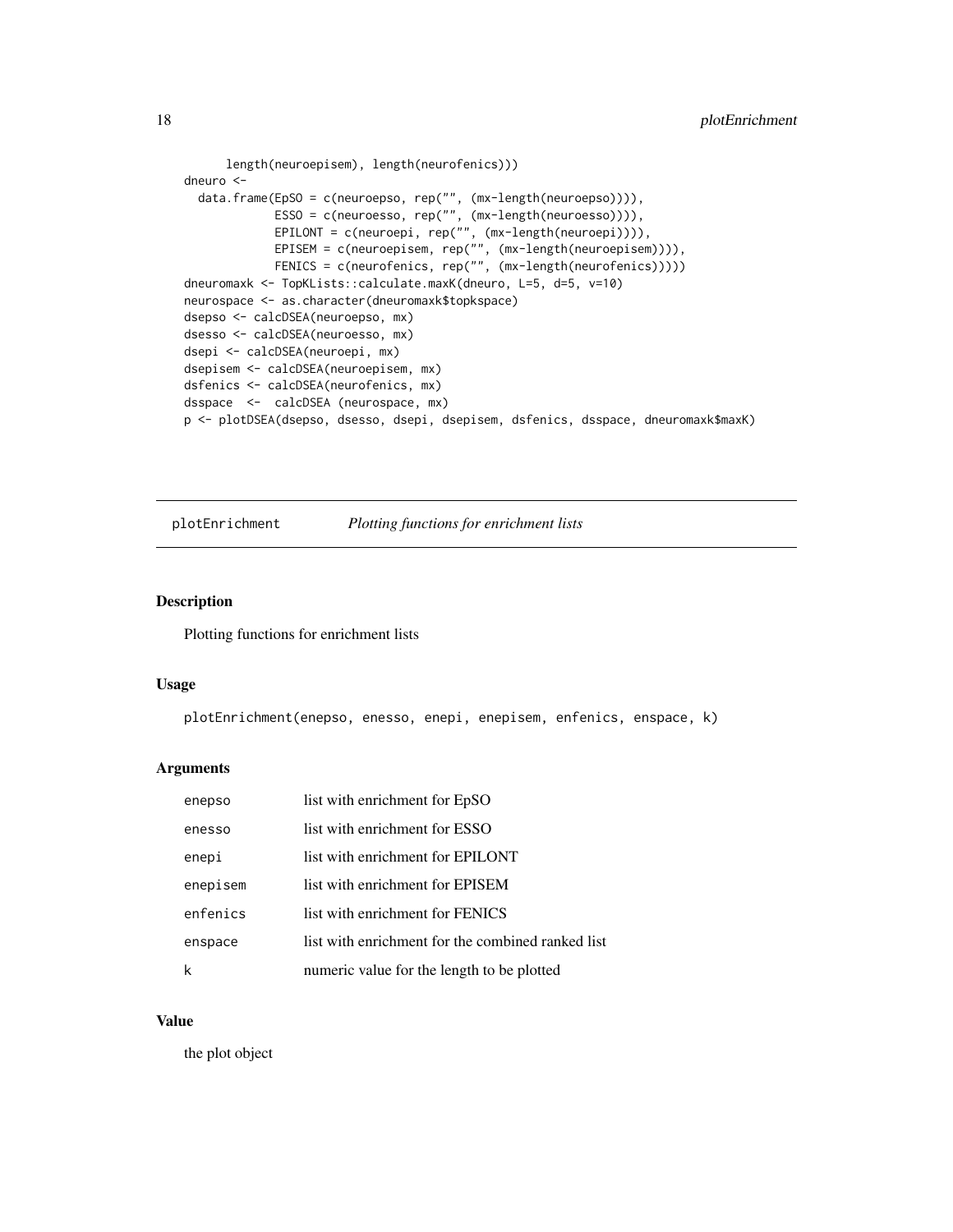#### <span id="page-18-0"></span>Examples

```
utils::data(rawDrugNamesCoOcEpSO, package="epos")
utils::data(rawDrugNamesCoOcESSO, package="epos")
utils::data(rawDrugNamesCoOcEPILONT, package="epos")
utils::data(rawDrugNamesCoOcEPISEM, package="epos")
utils::data(rawDrugNamesCoOcFENICS, package="epos")
atchashda <-
readAtcMapIntoHashMapDrugNamesAtcCodes(
 system.file("extdata", "db-atc.map", package = "epos"), "\t")
atchashaa <-
 readAtcMapIntoHashMapAtcCodesAtcNames(
    system.file("extdata", "db-atc.map", package = "epos"), "\t")
atchashsec <-
 readSecondLevelATC(
   system.file("extdata", "atc-secondlevel.map", package = "epos"), "\t")
epso <- genDictListFromRawFreq(rawDrugNamesCoOcEpSO)
neuroepso <- filterNeuroDrugs(epso, atchashda)
esso <- genDictListFromRawFreq(rawDrugNamesCoOcESSO)
neuroesso <- filterNeuroDrugs(esso, atchashda)
epi <- genDictListFromRawFreq(rawDrugNamesCoOcEPILONT)
neuroepi <- filterNeuroDrugs(epi, atchashda)
episem <- genDictListFromRawFreq(rawDrugNamesCoOcEPISEM)
neuroepisem <- filterNeuroDrugs(episem, atchashda)
fenics <- genDictListFromRawFreq(rawDrugNamesCoOcFENICS)
neurofenics <- filterNeuroDrugs(fenics, atchashda)
mx < - max(
   c(length(neuroepso), length(neuroesso), length(neuroepi),
     length(neuroepisem), length(neurofenics)))
dneuro <-
 data.frame(EpSO = c(neuroepso, rep("", (mx-length(neuroepso)))),
             ESSO = c(neuroesso, rep("", (mx-length(neuroesso)))),
             EPILONT = c(neuroepi, rep("", (mx-length(neuroepi)))),
             EPISEM = c(neuroepisem, rep("", (mx-length(neuroepisem)))),
             FENICS = c(neurofenics, rep("", (mx-length(neurofenics)))))
dneuromaxk <- TopKLists::calculate.maxK(dneuro, L=5, d=5, v=10)
neurospace <- as.character(dneuromaxk$topkspace)
enepso <- calcEnrichment(neuroepso)
enesso <- calcEnrichment(neuroesso)
enepi <- calcEnrichment(neuroepi)
enepisem <- calcEnrichment(neuroepisem)
enfenics <- calcEnrichment(neurofenics)
enspace <- calcEnrichment (neurospace)
p <- plotEnrichment(enepso, enesso, enepi, enepisem, enfenics, enspace, dneuromaxk$maxK)
```
rawDrugNamesCoOcEPILONT

*List drug terms with their frequency co-occurring with terms from the EPILONT ontology in publications since 2015 from the BioASQ 2020 corpus.*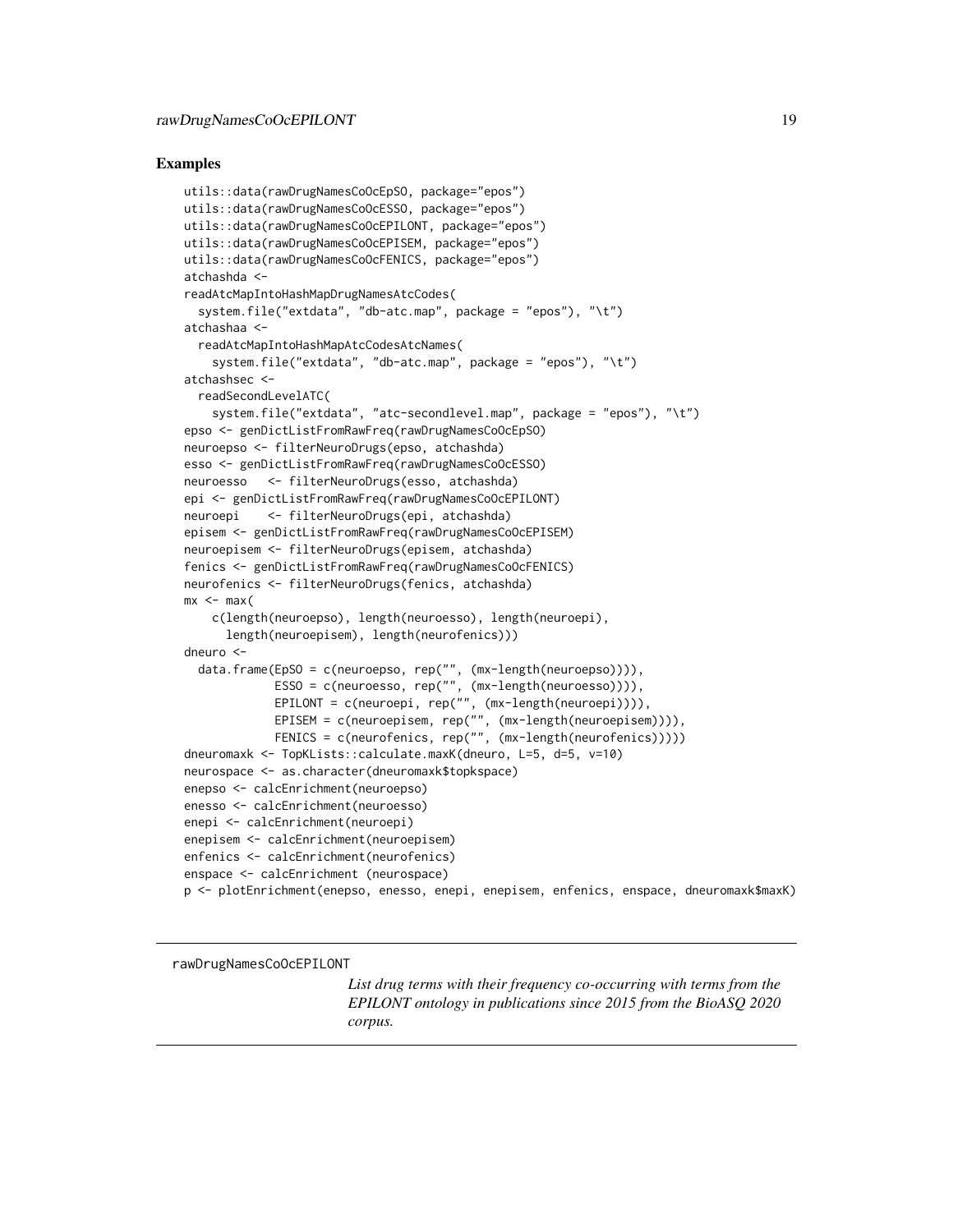<span id="page-19-0"></span>List drug terms with their frequency co-occurring with terms from the EPILONT ontology in publications since 2015 from the BioASQ 2020 corpus.

#### Usage

rawDrugNamesCoOcEPILONT

#### Format

A named list of drug term frequencies

### Source

The text mining workflows for data generation are described in Mueller, Bernd and Hagelstein, Alexandra (2016) <doi:10.4126/FRL01-006408558>, Mueller, Bernd et al. (2017) <doi:10.1007/978- 3-319-58694-6\_22>, and Mueller, Bernd and Rebholz-Schuhmann, Dietrich (2020) <doi:10.1007/978- 3-030-43887-6\_52>. The source data set for generating the data co-occurrence lists is the BioASQ 2020 corpus filtered for documents published since the year 2015. The source ontology for the creation of the dictionary is the Epilepsy Ontology (EPILONT) from https://bioportal.bioontology.org/ontologies/EPILONT

#### Examples

utils::data(rawDrugNamesCoOcEPILONT, package="epos")

rawDrugNamesCoOcEPISEM

*List drug terms with their frequency co-occurring with terms from the EPISEM ontology in publications since 2015 from the BioASQ 2020 corpus.*

# Description

List drug terms with their frequency co-occurring with terms from the EPISEM ontology in publications since 2015 from the BioASQ 2020 corpus.

#### Usage

rawDrugNamesCoOcEPISEM

#### Format

A named list of drug term frequencies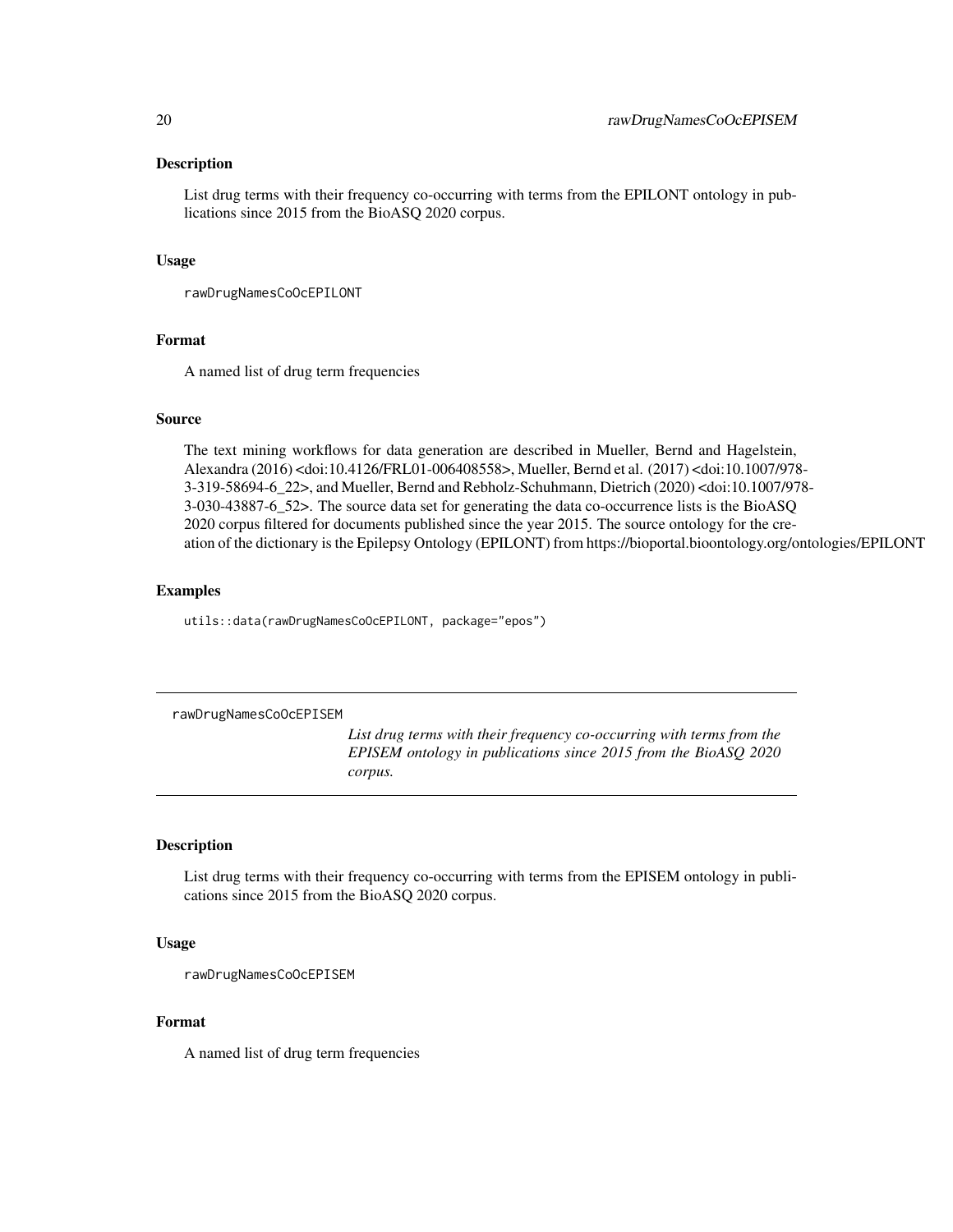#### <span id="page-20-0"></span>Source

The text mining workflows for data generation are described in Mueller, Bernd and Hagelstein, Alexandra (2016) <doi:10.4126/FRL01-006408558>, Mueller, Bernd et al. (2017) <doi:10.1007/978- 3-319-58694-6\_22>, and Mueller, Bernd and Rebholz-Schuhmann, Dietrich (2020) <doi:10.1007/978- 3-030-43887-6\_52>. The source data set for generating the data co-occurrence lists is the BioASQ 2020 corpus filtered for documents published since the year 2015. The source ontology for the creation of the dictionary is the Epilepsy Semiology Ontology (EPISEM) from https://bioportal.bioontology.org/ontologies/EPISEM

#### Examples

utils::data(rawDrugNamesCoOcEPISEM, package="epos")

| rawDrugNamesCoOcEpSO | List drug terms with their frequency co-occurring with terms from the |
|----------------------|-----------------------------------------------------------------------|
|                      | EpSO ontology in publications since 2015 from the BioASO 2020 cor-    |
|                      | DUS.                                                                  |

# Description

List drug terms with their frequency co-occurring with terms from the EpSO ontology in publications since 2015 from the BioASQ 2020 corpus.

#### Usage

rawDrugNamesCoOcEpSO

#### Format

A named list of drug term frequencies

#### Source

The text mining workflows for data generation are described in Mueller, Bernd and Hagelstein, Alexandra (2016) <doi:10.4126/FRL01-006408558>, Mueller, Bernd et al. (2017) <doi:10.1007/978- 3-319-58694-6\_22>, and Mueller, Bernd and Rebholz-Schuhmann, Dietrich (2020) <doi:10.1007/978- 3-030-43887-6\_52>. The source data set for generating the data co-occurrence lists is the BioASQ 2020 corpus filtered for documents published since the year 2015. The source ontology for the creation of the dictionary is the Epilepsy and Seizure Ontology (EpSO) from https://bioportal.bioontology.org/ontologies/EPSO

#### Examples

utils::data(rawDrugNamesCoOcEpSO, package="epos")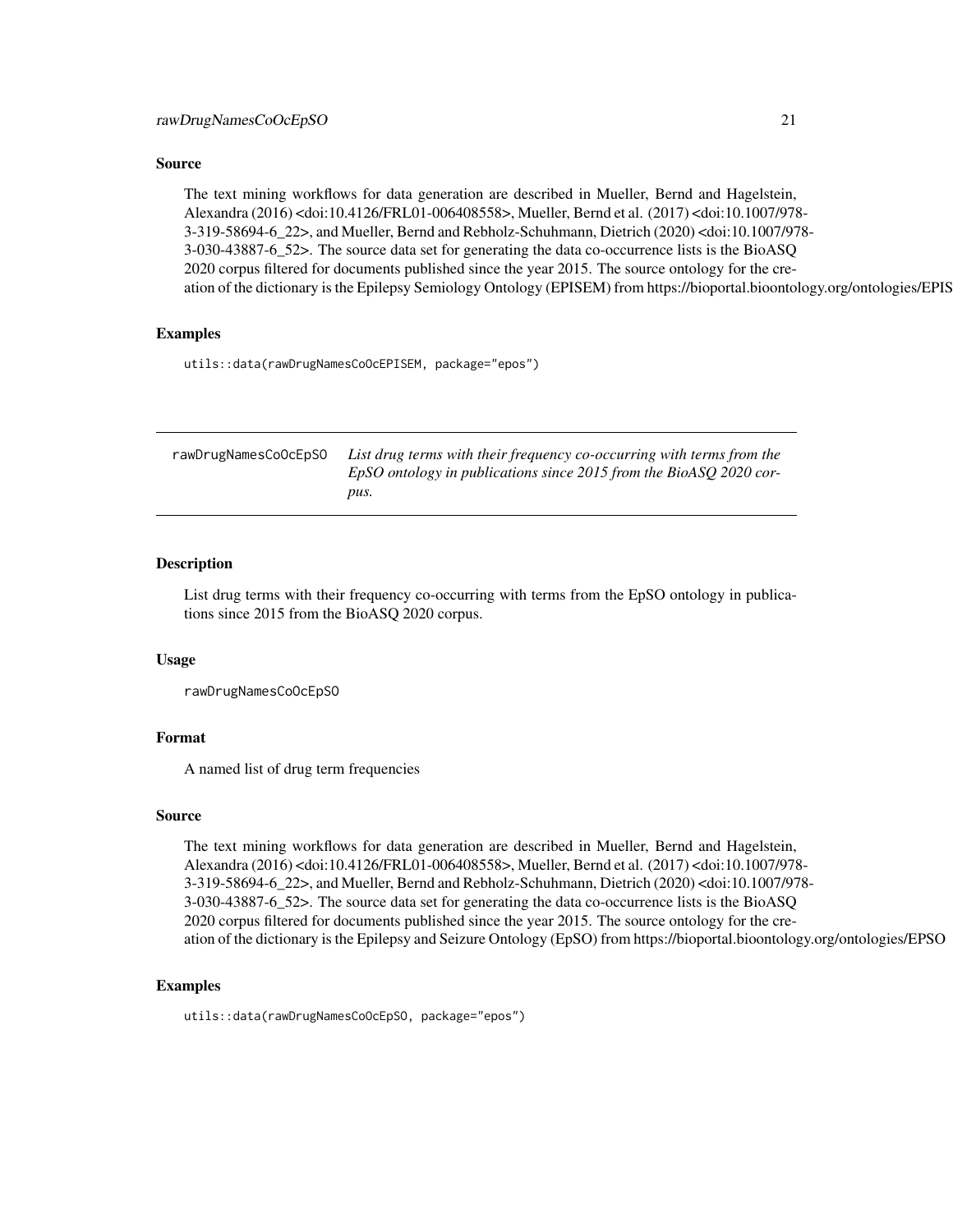<span id="page-21-0"></span>rawDrugNamesCoOcESSO *List drug terms with their frequency co-occurring with terms from the ESSO ontology in publications since 2015 from the BioASQ 2020 corpus.*

# Description

List drug terms with their frequency co-occurring with terms from the ESSO ontology in publications since 2015 from the BioASQ 2020 corpus.

#### Usage

rawDrugNamesCoOcESSO

#### Format

An object of class numeric of length 4991.

#### Source

The text mining workflows for data generation are described in Mueller, Bernd and Hagelstein, Alexandra (2016) <doi:10.4126/FRL01-006408558>, Mueller, Bernd et al. (2017) <doi:10.1007/978- 3-319-58694-6\_22>, and Mueller, Bernd and Rebholz-Schuhmann, Dietrich (2020) <doi:10.1007/978- 3-030-43887-6\_52>. The source data set for generating the data co-occurrence lists is the BioASQ 2020 corpus filtered for documents published since the year 2015. The source ontology for the creation of the dictionary is Epilepsy Syndrome Seizure Ontology (ESSO) from https://bioportal.bioontology.org/ontologies/ESSO

#### Examples

utils::data(rawDrugNamesCoOcESSO, package="epos")

rawDrugNamesCoOcFENICS

*List drug terms with their frequency co-occurring with terms from the FENICS ontology in publications since 2015 from the BioASQ 2020 corpus.*

# Description

List drug terms with their frequency co-occurring with terms from the FENICS ontology in publications since 2015 from the BioASQ 2020 corpus.

#### Usage

rawDrugNamesCoOcFENICS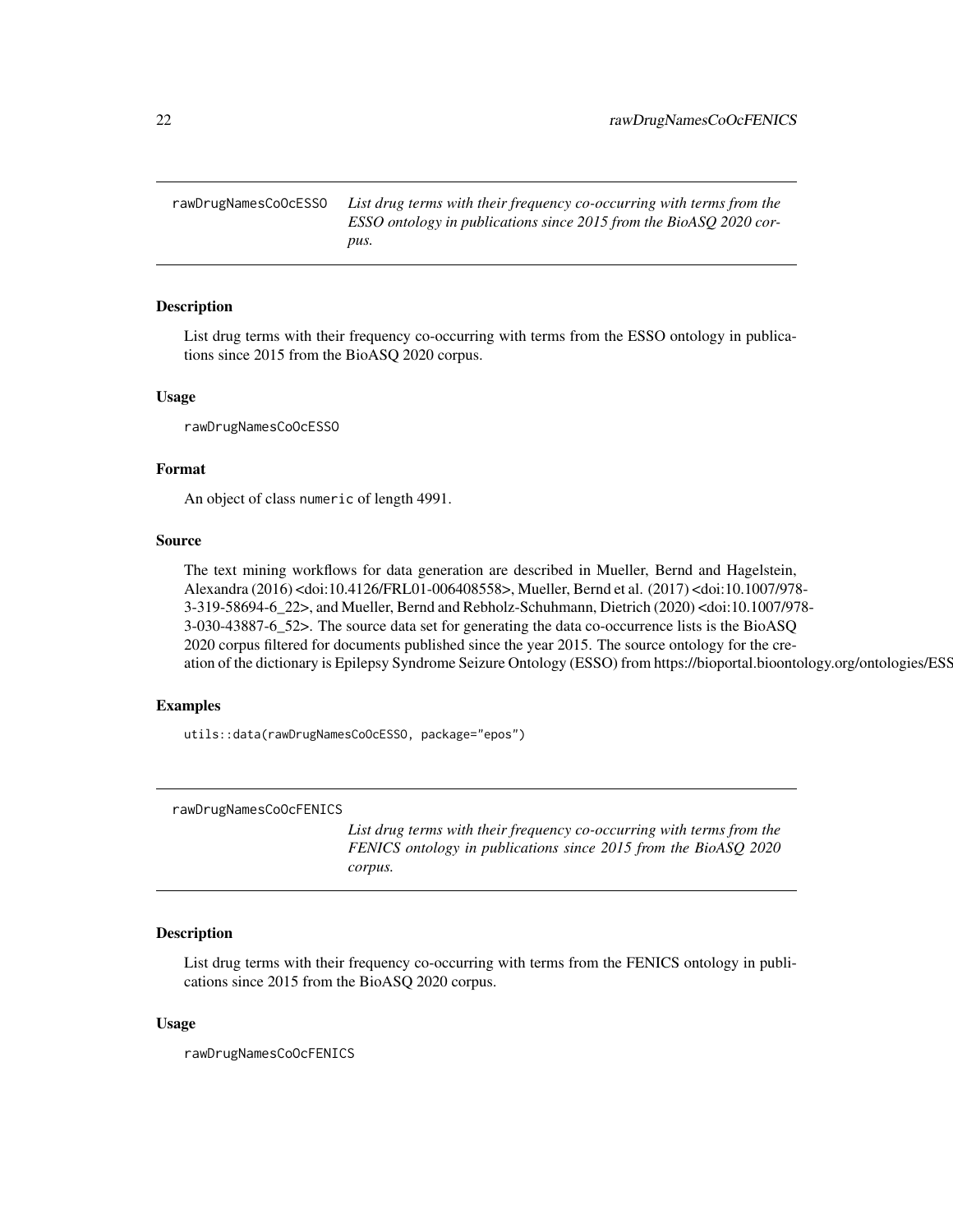### <span id="page-22-0"></span>Format

A named list of drug term frequencies

#### Source

The text mining workflows for data generation are described in Mueller, Bernd and Hagelstein, Alexandra (2016) <doi:10.4126/FRL01-006408558>, Mueller, Bernd et al. (2017) <doi:10.1007/978- 3-319-58694-6\_22>, and Mueller, Bernd and Rebholz-Schuhmann, Dietrich (2020) <doi:10.1007/978- 3-030-43887-6\_52>. The source data set for generating the data co-occurrence lists is the BioASQ 2020 corpus filtered for documents published since the year 2015. The source ontology for the creation of the dictionary is the Functional Epilepsy Nomenclature for Ion Channels (FENICS) from https://bioportal.bioontology.org/ontologies/FENICS

#### Examples

utils::data(rawDrugNamesCoOcFENICS, package="epos")

readAtcMapIntoHashMapAtcCodesAtcNames

*Processes the input file db-atc.map to form a HashMap containing the drug names with ATC codes*

#### **Description**

Processes the input file db-atc.map to form a HashMap containing the drug names with ATC codes

#### Usage

readAtcMapIntoHashMapAtcCodesAtcNames(filename, seperator)

#### Arguments

| filename  | character vector with the file name of the file db-atc.map   |
|-----------|--------------------------------------------------------------|
| seperator | character vector with the seperator used within the map-file |

#### Value

atchashaa hash with atc codes as keys and atc names as values

```
atchashaa <-
 readAtcMapIntoHashMapAtcCodesAtcNames(
    system.file("extdata", "db-atc.map", package = "epos"), "\t")
```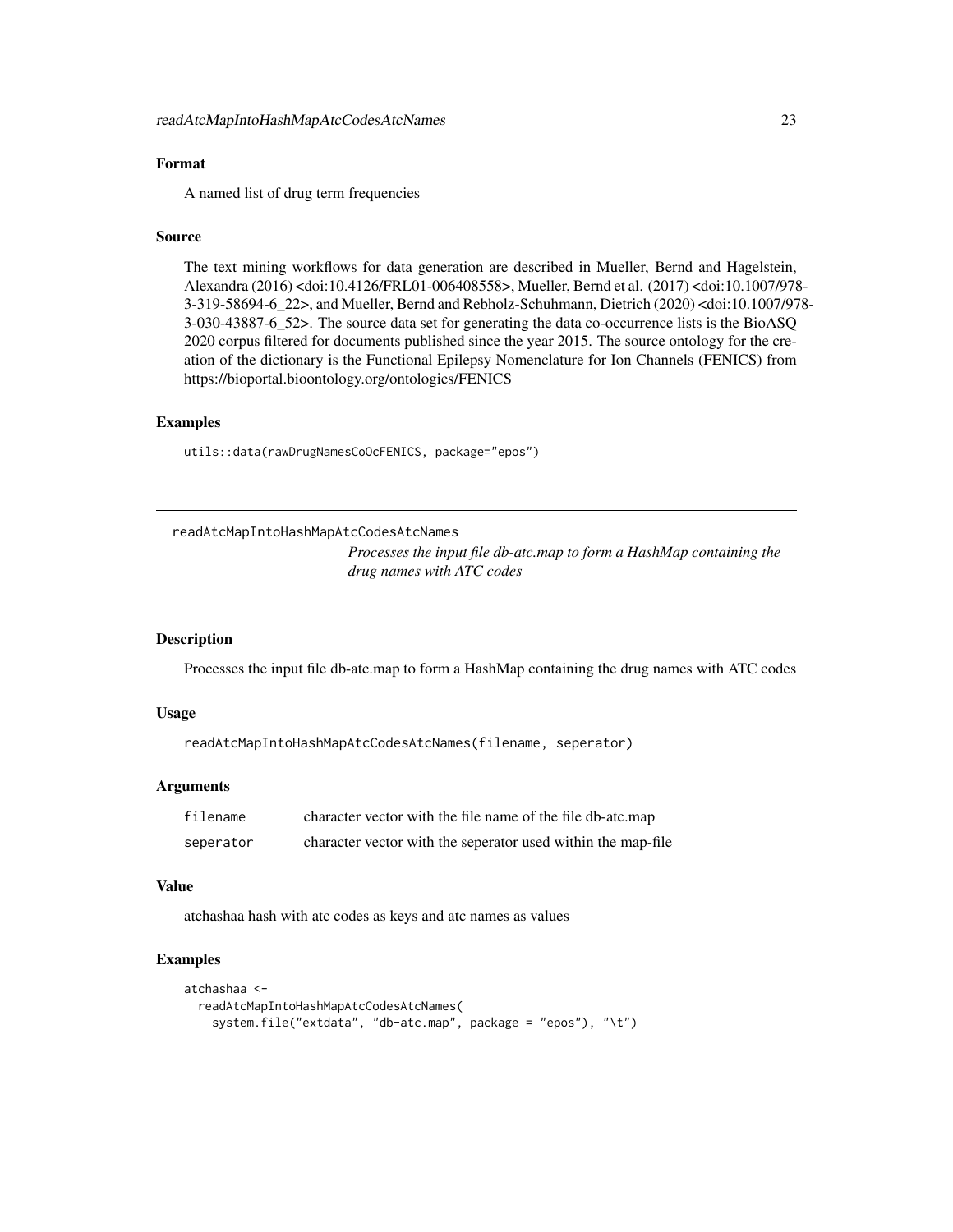<span id="page-23-0"></span>readAtcMapIntoHashMapDrugNamesAtcCodes

*Processes the input file db-atc.map to form a HashMap containing the drug names with ATC codes*

#### Description

Processes the input file db-atc.map to form a HashMap containing the drug names with ATC codes

#### Usage

readAtcMapIntoHashMapDrugNamesAtcCodes(filename, seperator)

# Arguments

| filename  | character vector with the file name of the file db-atc.map   |
|-----------|--------------------------------------------------------------|
| seperator | character vector with the seperator used within the map-file |

# Value

atchashda hash with drug names as keys and atc codes as values

# Examples

```
atchashda <- readAtcMapIntoHashMapDrugNamesAtcCodes(
 system.file("extdata", "db-atc.map", package = "epos"), "\t")
```
readSecondLevelATC *Read the second level ATC classes from the file atc-secondlevel.map*

#### Description

Read the second level ATC classes from the file atc-secondlevel.map

#### Usage

```
readSecondLevelATC(filename, seperator)
```
#### Arguments

| filename  | the file name that is supposed to be atc-secondlevel.map |
|-----------|----------------------------------------------------------|
| seperator | the csy file delimiter                                   |

# Value

atchashsec a hash with second level ATC classes as keys and their names as values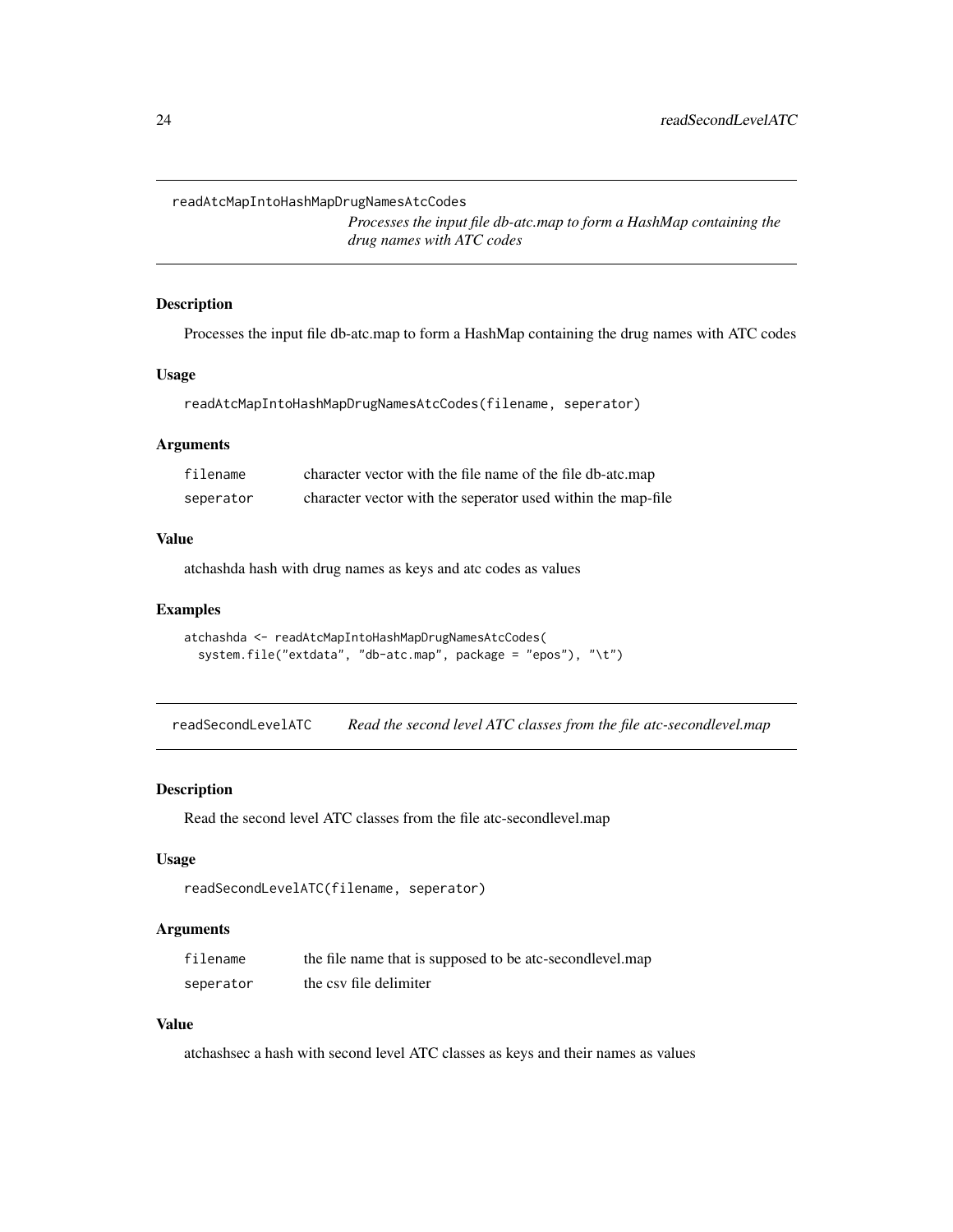# readSecondLevelATC 25

```
atchashsec <-
 readSecondLevelATC(
 system.file("extdata", "atc-secondlevel.map", package = "epos"), "\t")
```